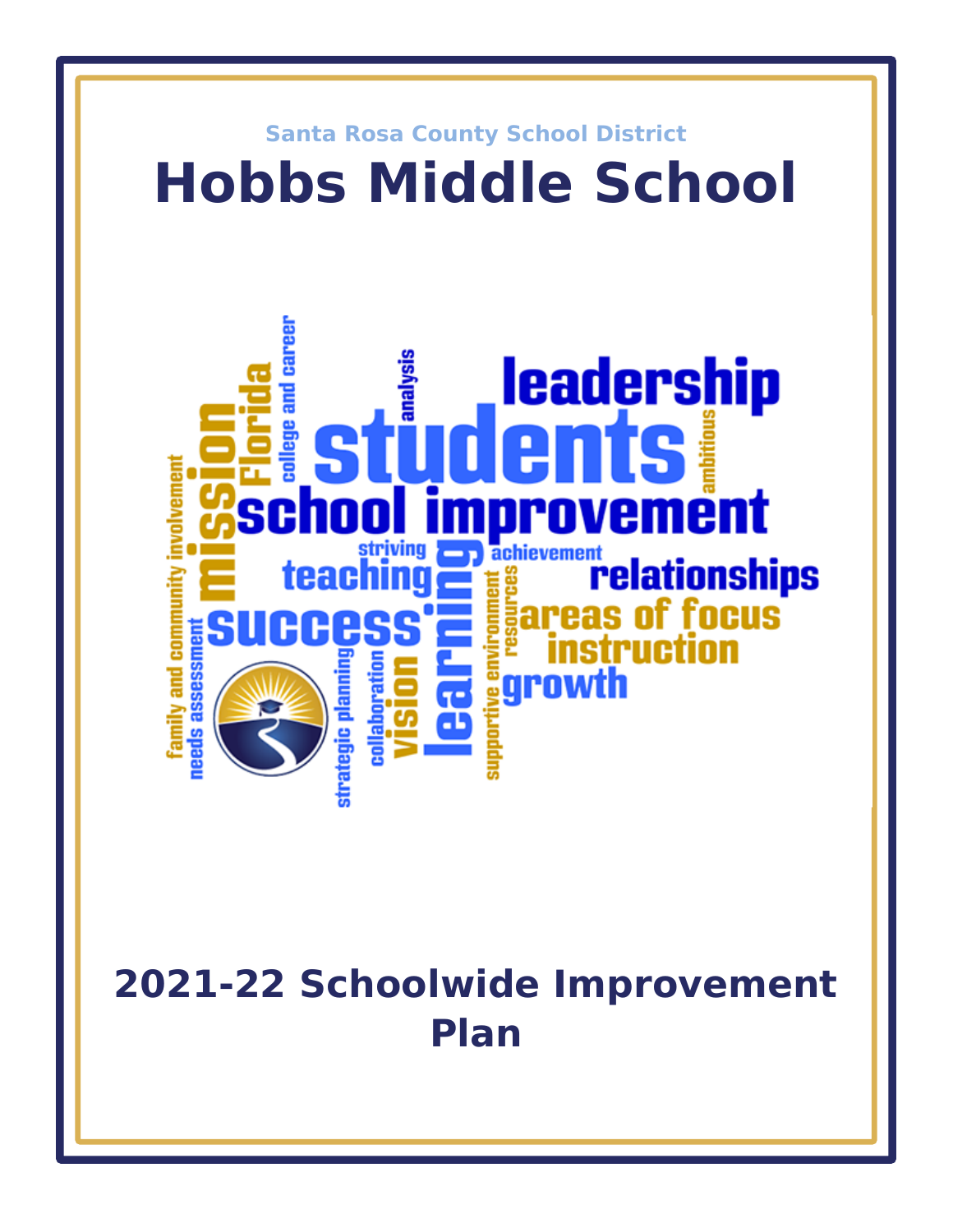# **Table of Contents**

| <b>School Demographics</b>                | 3  |
|-------------------------------------------|----|
| <b>Purpose and Outline of the SIP</b>     | 4  |
| <b>School Information</b>                 | 5  |
| <b>Needs Assessment</b>                   | 16 |
| <b>Planning for Improvement</b>           | 24 |
| <b>Positive Culture &amp; Environment</b> | 29 |
| <b>Budget to Support Goals</b>            | O  |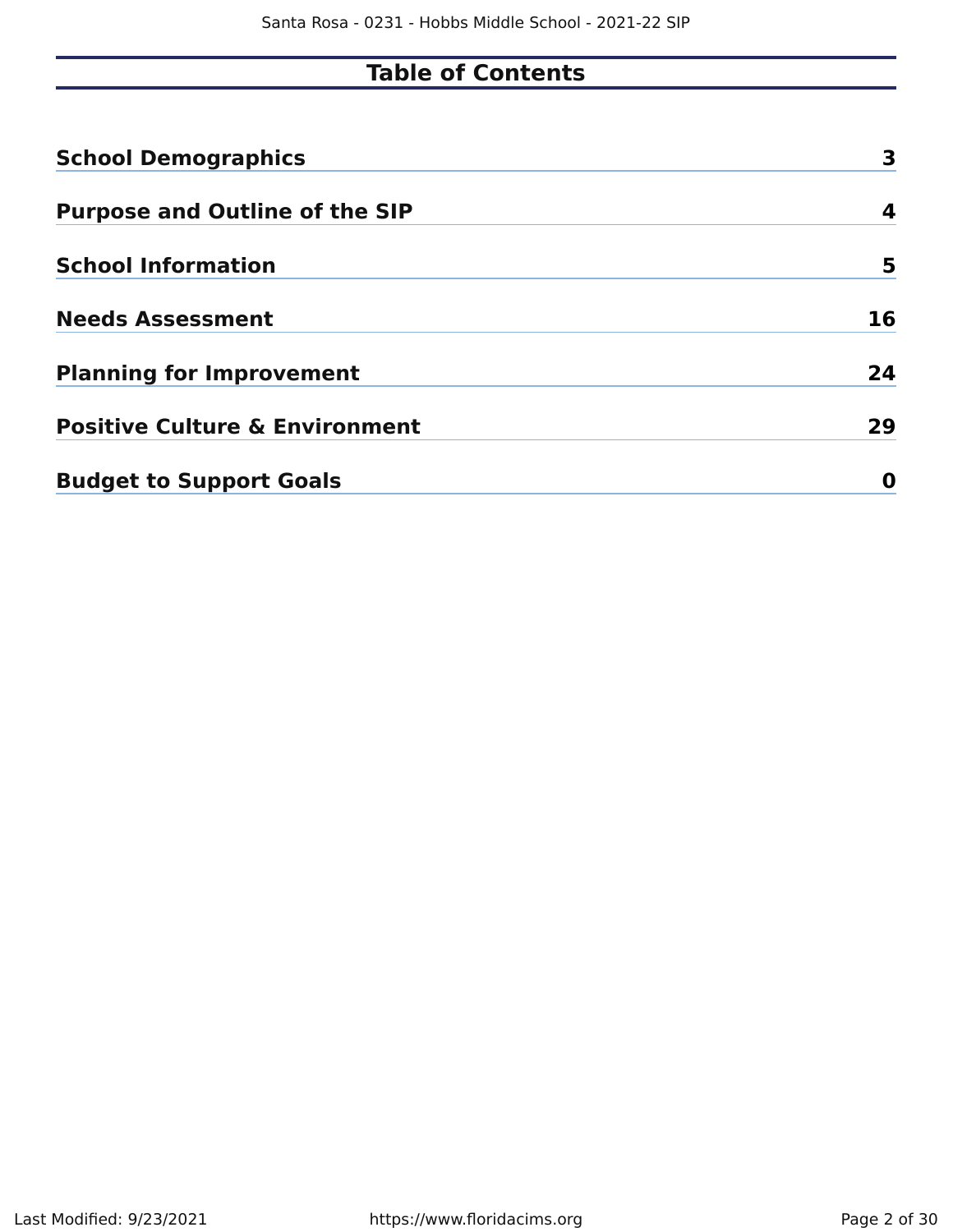Santa Rosa - 0231 - Hobbs Middle School - 2021-22 SIP

# **Hobbs Middle School**

5317 GLOVER LN, Milton, FL 32570

http://www.santarosa.k12.fl.us/schools/hms/

<span id="page-2-0"></span>**Demographics**

# **Principal: Brandon Koger** Start Date for this Principal: 7/21/2021

| <b>2019-20 Status</b><br>(per MSID File)                                                                                                   | Active                                                                                                                                                                                                        |  |  |  |  |  |
|--------------------------------------------------------------------------------------------------------------------------------------------|---------------------------------------------------------------------------------------------------------------------------------------------------------------------------------------------------------------|--|--|--|--|--|
| <b>School Type and Grades Served</b><br>(per MSID File)                                                                                    | Middle School<br>$6 - 8$                                                                                                                                                                                      |  |  |  |  |  |
| <b>Primary Service Type</b><br>(per MSID File)                                                                                             | K-12 General Education                                                                                                                                                                                        |  |  |  |  |  |
| 2018-19 Title I School                                                                                                                     | No.                                                                                                                                                                                                           |  |  |  |  |  |
| 2018-19 Economically<br><b>Disadvantaged (FRL) Rate</b><br>(as reported on Survey 3)                                                       | [Data Not Available]                                                                                                                                                                                          |  |  |  |  |  |
| <b>2018-19 ESSA Subgroups Represented</b><br>(subgroups with 10 or more students)<br>(subgroups in orange are below the federal threshold) | <b>Black/African American Students</b><br><b>Economically Disadvantaged Students</b><br><b>Hispanic Students</b><br><b>Multiracial Students</b><br><b>Students With Disabilities</b><br><b>White Students</b> |  |  |  |  |  |
| <b>School Grades History</b>                                                                                                               | 2018-19: C (52%)<br>2017-18: B (58%)<br>2016-17: B (60%)<br>2015-16: B $(60\%)$                                                                                                                               |  |  |  |  |  |
| 2019-20 School Improvement (SI) Information*                                                                                               |                                                                                                                                                                                                               |  |  |  |  |  |
| <b>SI Region</b>                                                                                                                           | Northwest                                                                                                                                                                                                     |  |  |  |  |  |
| <b>Regional Executive Director</b>                                                                                                         | <b>Rachel Heide</b>                                                                                                                                                                                           |  |  |  |  |  |
| <b>Turnaround Option/Cycle</b>                                                                                                             | N/A                                                                                                                                                                                                           |  |  |  |  |  |
| <b>Year</b>                                                                                                                                |                                                                                                                                                                                                               |  |  |  |  |  |
| <b>Support Tier</b>                                                                                                                        |                                                                                                                                                                                                               |  |  |  |  |  |
| <b>ESSA Status</b>                                                                                                                         | <b>TS&amp;I</b>                                                                                                                                                                                               |  |  |  |  |  |
| * As defined under Rule 6A-1.099811, Florida Administrative Code. For more information, click<br><u>here</u> .                             |                                                                                                                                                                                                               |  |  |  |  |  |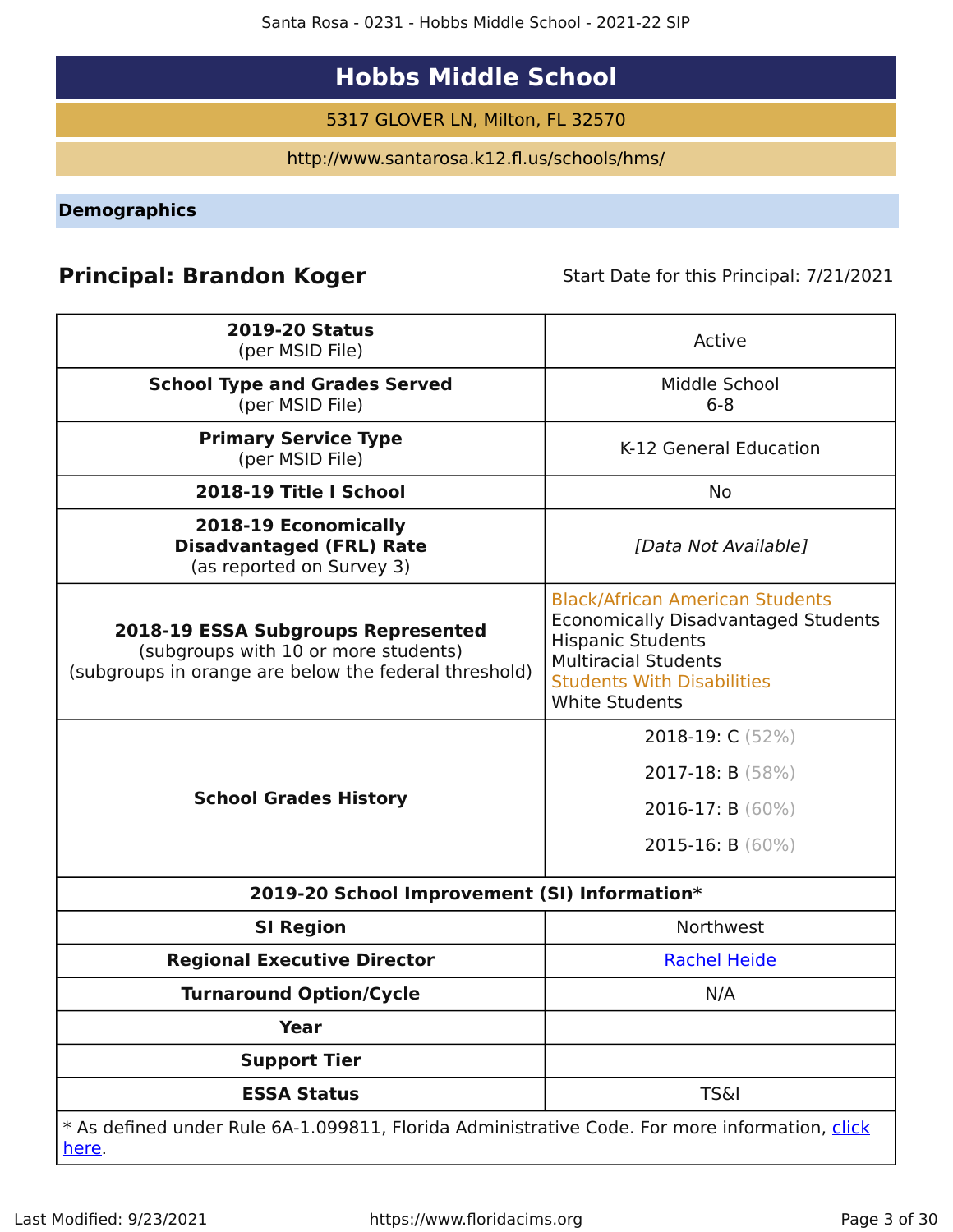#### **School Board Approval**

This plan is pending approval by the Santa Rosa County School Board.

#### **SIP Authority**

Section 1001.42(18), Florida Statutes, requires district school boards to annually approve and require implementation of a Schoolwide Improvement Plan (SIP) for each school in the district that has a school grade of D or F. This plan is also a requirement for Targeted Support and Improvement (TS&I) and Comprehensive Support and Improvement (CS&I) schools pursuant to 1008.33 F.S. and the Every Student Succeeds Act (ESSA).

To be designated as TS&I, a school must have one or more ESSA subgroup(s) with a Federal Index below 41%. This plan shall be approved by the district. There are three ways a school can be designated as CS&I:

- 1. have a school grade of D or F
- 2. have a graduation rate of 67% or lower
- 3. have an overall Federal Index below 41%.

For these schools, the SIP shall be approved by the district as well as the Bureau of School Improvement.

The Florida Department of Education (FDOE) SIP template meets all statutory and rule requirements for traditional public schools and incorporates all components required for schools receiving Title I funds. This template is required by State Board of Education Rule 6A-1.099811, Florida Administrative Code, for all non-charter schools with a current grade of D or F, or a graduation rate 67% or less. Districts may opt to require a SIP using a template of its choosing for schools that do not fit the aforementioned conditions. This document was prepared by school and district leadership using the FDOE's school improvement planning web application located at [www.floridacims.org.](https://www.floridacims.org)

#### <span id="page-3-0"></span>**Purpose and Outline of the SIP**

The SIP is intended to be the primary artifact used by every school with stakeholders to review data, set goals, create an action plan and monitor progress. The Florida Department of Education encourages schools to use the SIP as a "living document" by continually updating, refining and using the plan to guide their work throughout the year. This printed version represents the SIP as of the "Date Modified" listed in the footer.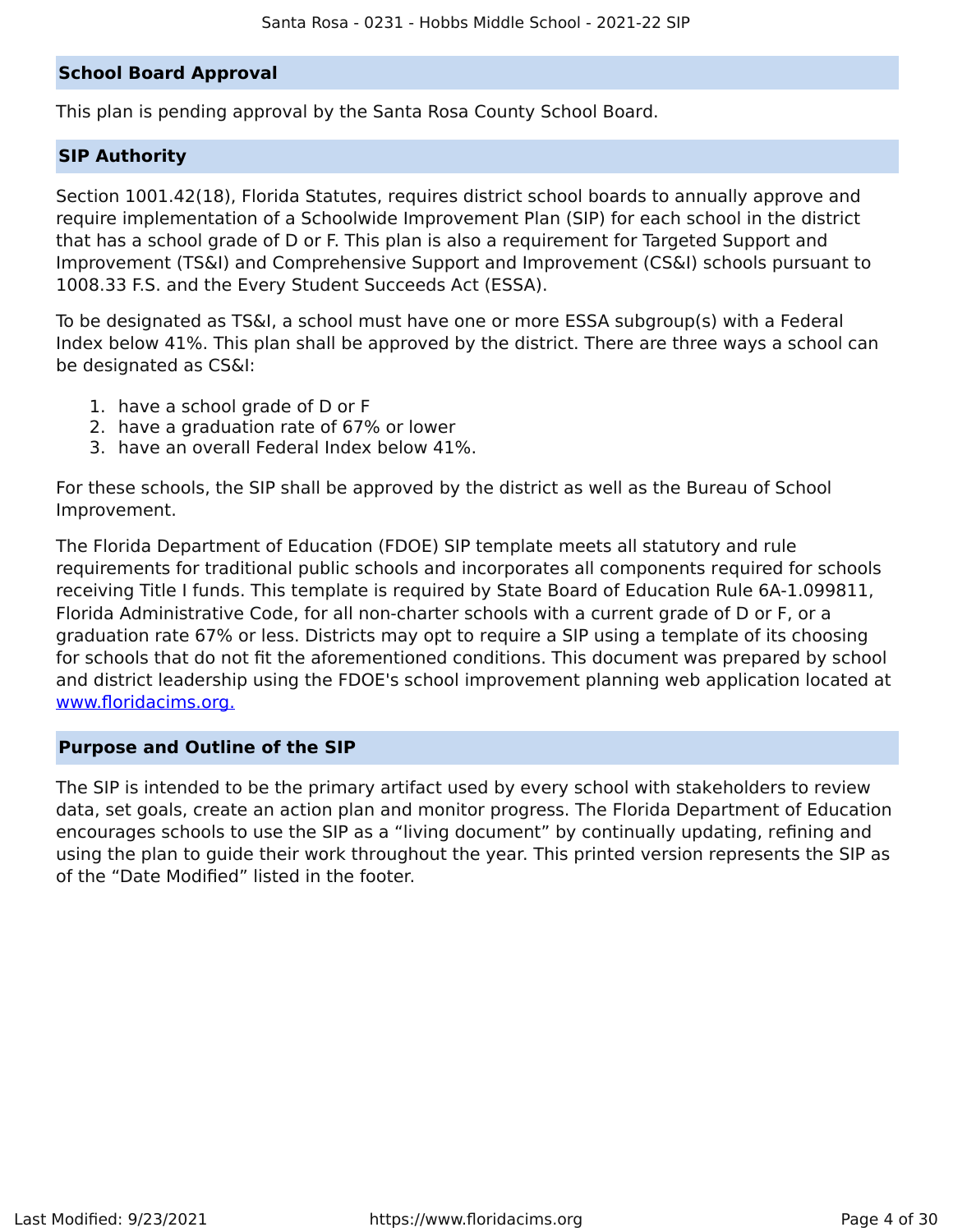## **Part I: School Information**

#### <span id="page-4-0"></span>**School Mission and Vision**

#### **Provide the school's mission statement.**

Building our future, one student at a time.

#### **Provide the school's vision statement.**

The vision of Hobbs Middle School is to provide a learning environment which will empower all students to reach their potential. Through the combined efforts of school, home, and community resources, students will be provided opportunities to obtain the skills necessary for future success.

#### **School Leadership Team**

#### **Membership**

Identify the name, email address, position title, and job duties/responsibilities for each member of the school leadership team.**:**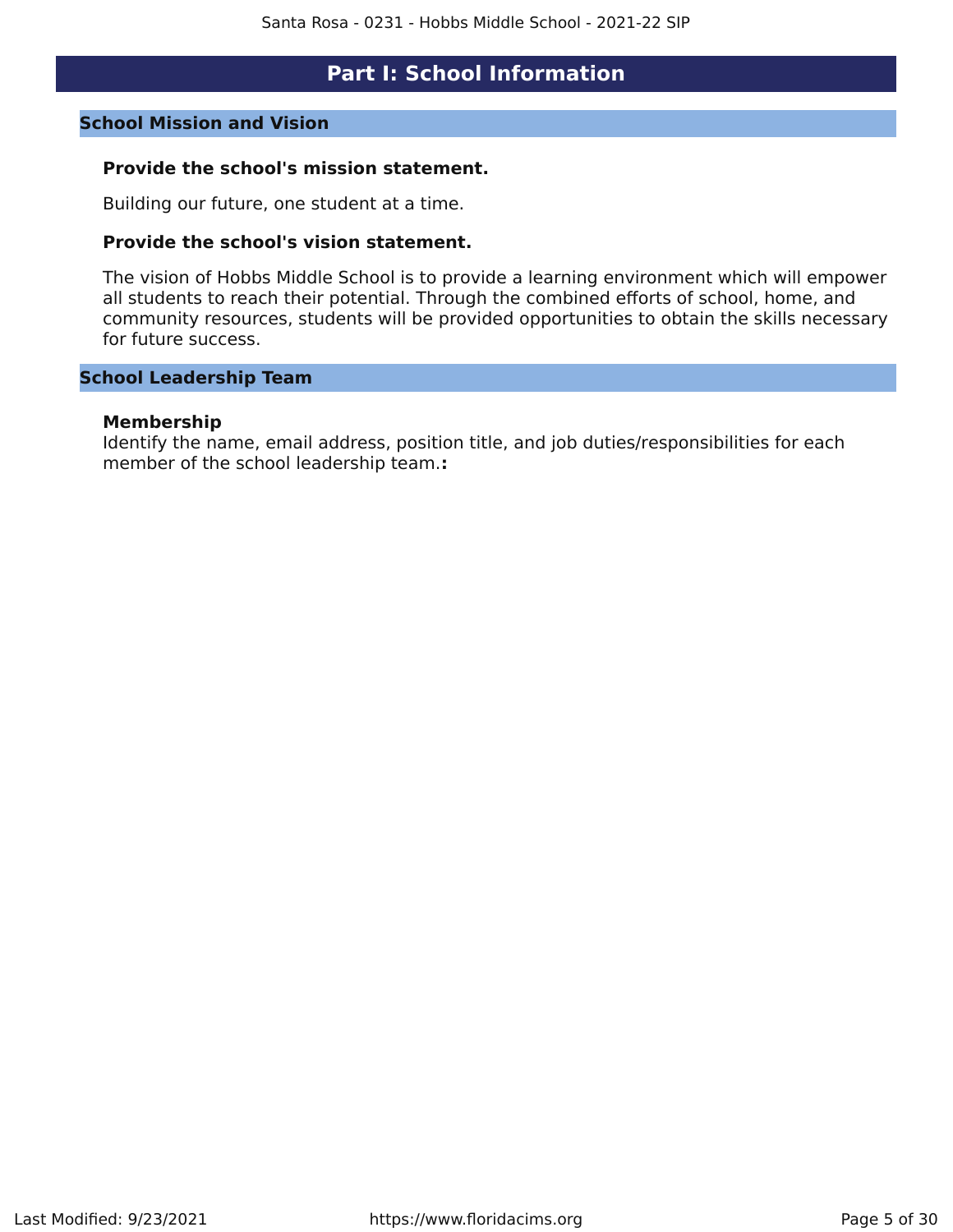| <b>Name</b>              | <b>Title</b> | <b>Job Duties and</b><br><b>Responsibilities</b> |                                                                                                                                                                                                                                                                                                                                                                                                                                                                                                                                                                                                                                                                                                                                                                                                                                                                                                                                                                                                                                                                                                                                                                                                                                                                                                                                                                                                                                                                                                                                                                                                                                                                                                                                                                                                                                                                                                                                                                                                                   |
|--------------------------|--------------|--------------------------------------------------|-------------------------------------------------------------------------------------------------------------------------------------------------------------------------------------------------------------------------------------------------------------------------------------------------------------------------------------------------------------------------------------------------------------------------------------------------------------------------------------------------------------------------------------------------------------------------------------------------------------------------------------------------------------------------------------------------------------------------------------------------------------------------------------------------------------------------------------------------------------------------------------------------------------------------------------------------------------------------------------------------------------------------------------------------------------------------------------------------------------------------------------------------------------------------------------------------------------------------------------------------------------------------------------------------------------------------------------------------------------------------------------------------------------------------------------------------------------------------------------------------------------------------------------------------------------------------------------------------------------------------------------------------------------------------------------------------------------------------------------------------------------------------------------------------------------------------------------------------------------------------------------------------------------------------------------------------------------------------------------------------------------------|
| Koger,<br><b>Brandon</b> | Principal    |                                                  | Principal Duties and Responsibilities:<br>* Provide training opportunities and feedback<br>to personnel at the assigned school.<br>* Supervise the operation and management of<br>all activities and functions which occur at the<br>assigned school.<br>* Develop positive school/community relations<br>and serve as a liaison between the school and<br>community.<br>* Develop, implement, and assess the<br>instructional programs at the assigned school<br>and coordinate with District instructional staff<br>in program planning.<br>* Establish procedures for an accreditation<br>program and monitoring accreditation<br>standards at the assigned school.<br>* Participate in developing the District<br>strategic plan, District school calendar, District<br>staffing plan; manage and administer school<br>functions relating to these items.<br>* Interview and select qualified personnel to<br>be recommended for employment.<br>* Conduct performance appraisals and make<br>reappointment recommendations for school<br>personnel.<br>* Manage and administer personnel<br>development through training, in-service and<br>other developmental activities.<br>* Implement and administer negotiated<br>employee contracts at the school site.<br>* Develop long-range and short-range facility<br>needs at the assigned school.<br>* Coordinate facility and support service<br>requirements.<br>* Coordinate plant safety and facility<br>inspections at the assigned school.<br>* Coordinate all maintenance functions at the<br>assigned school.<br>* Coordinate and supervise transportation<br>services at the assigned school.<br>* Manage and supervise the school's financial<br>resources, including the preparation and<br>disbursement of the school's budget, and<br>school's internal accounts.<br>* Establish and manage student accounting<br>and attendance procedures at the assigned<br>school.<br>* Coordinate the school food service program<br>at the assigned school. |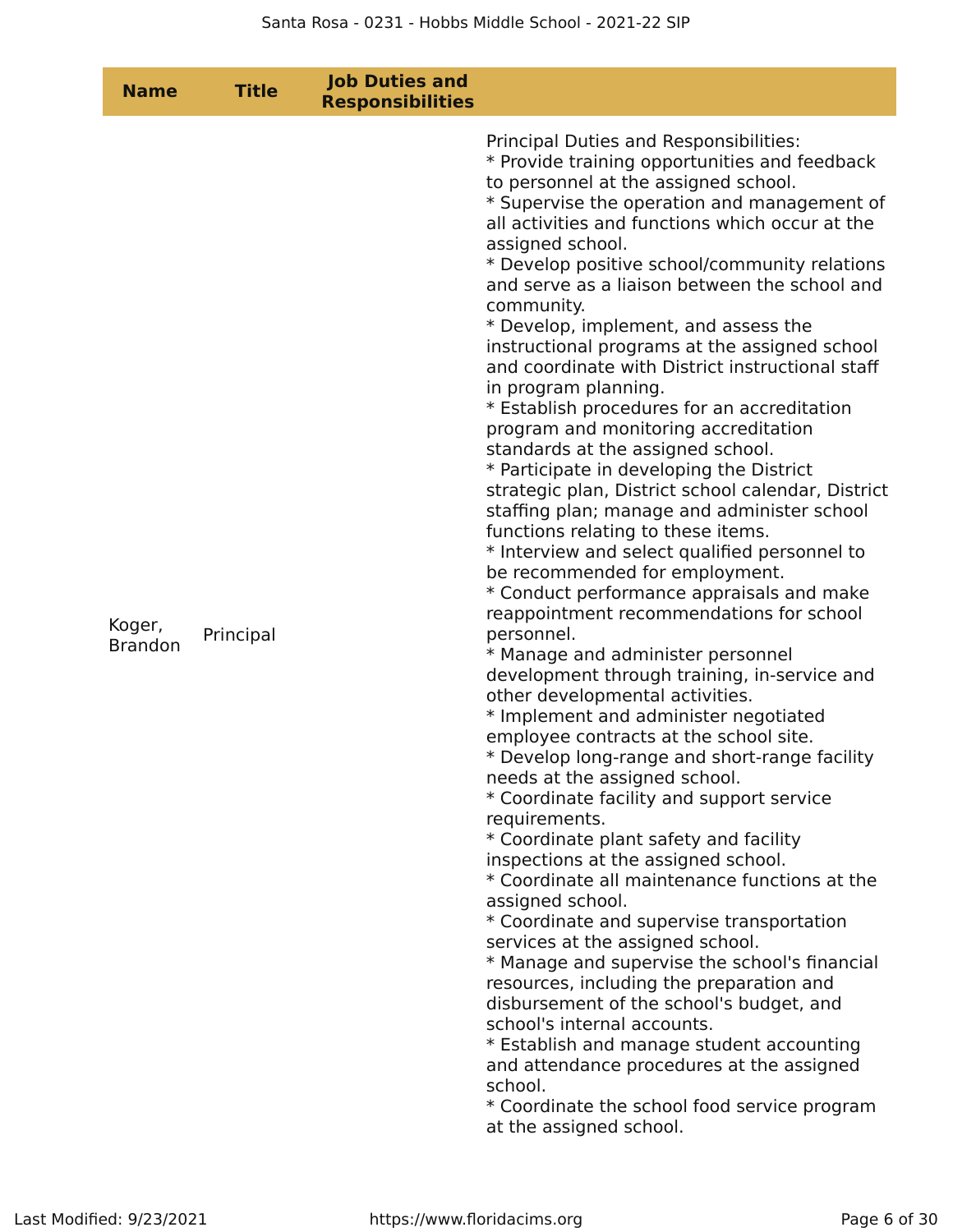| <b>Name</b> | <b>Title</b> | <b>Job Duties and</b><br><b>Responsibilities</b> |                                                                                                                                                                                                                                                                                                                                                                                                                                                                                                                                                                                                                                                                                                                                                                                                                                                                                                                                                                                                                                                                                                                                                                                                                                                                                                                                                                                                                                                       |
|-------------|--------------|--------------------------------------------------|-------------------------------------------------------------------------------------------------------------------------------------------------------------------------------------------------------------------------------------------------------------------------------------------------------------------------------------------------------------------------------------------------------------------------------------------------------------------------------------------------------------------------------------------------------------------------------------------------------------------------------------------------------------------------------------------------------------------------------------------------------------------------------------------------------------------------------------------------------------------------------------------------------------------------------------------------------------------------------------------------------------------------------------------------------------------------------------------------------------------------------------------------------------------------------------------------------------------------------------------------------------------------------------------------------------------------------------------------------------------------------------------------------------------------------------------------------|
|             |              |                                                  | * Assign and supervise school personnel to<br>special projects for the enhancement of the<br>school.<br>* Establish guidelines for proper student<br>conduct and implement disciplinary<br>procedures and policies that ensure a safe and<br>orderly environment.<br>* Establish procedures to be used in the event<br>of school crisis and/or civil disobedience and<br>provide leadership in the event of such<br>happenings.<br>* Conduct staff meetings to discuss policy<br>changes, instructional programs, potential<br>problems, and resolutions of existing<br>problems.<br>* Communicate, through the Director of Middle<br>Schools, to keep the Superintendent informed<br>of impending problems or events of unusual<br>nature.<br>* Participate in county-wide management<br>meetings and other meetings appropriate for<br>professional development.<br>* Direct the establishment of adequate<br>property inventory records and ensure the<br>security of school property.<br>* Coordinate the supervision of all<br>extracurricular programs at the assigned<br>school.<br>* Manage and supervise the school's student<br>activity programs, approve all school<br>sponsored activities, and maintain a calendar<br>of all school events.<br>* Serve as a member of the Superintendent's<br>District-wide management team.<br>* Provide leadership in the school<br>improvement process and implement the<br>school improvement plan. |
|             |              |                                                  | * Maintain visibility and accessibility on the<br>school campus.<br>* Implement School Board policy, collective                                                                                                                                                                                                                                                                                                                                                                                                                                                                                                                                                                                                                                                                                                                                                                                                                                                                                                                                                                                                                                                                                                                                                                                                                                                                                                                                       |
|             |              |                                                  | bargaining agreements, state statutes, and<br>federal regulations as they pertain to the<br>assigned school.<br>* Direct the development of the master                                                                                                                                                                                                                                                                                                                                                                                                                                                                                                                                                                                                                                                                                                                                                                                                                                                                                                                                                                                                                                                                                                                                                                                                                                                                                                |
|             |              |                                                  | schedule and assign teachers according to<br>identified needs.<br>* Establish the job assignments for all school                                                                                                                                                                                                                                                                                                                                                                                                                                                                                                                                                                                                                                                                                                                                                                                                                                                                                                                                                                                                                                                                                                                                                                                                                                                                                                                                      |
|             |              |                                                  | administrators and assess the school-site<br>administrators' performance.                                                                                                                                                                                                                                                                                                                                                                                                                                                                                                                                                                                                                                                                                                                                                                                                                                                                                                                                                                                                                                                                                                                                                                                                                                                                                                                                                                             |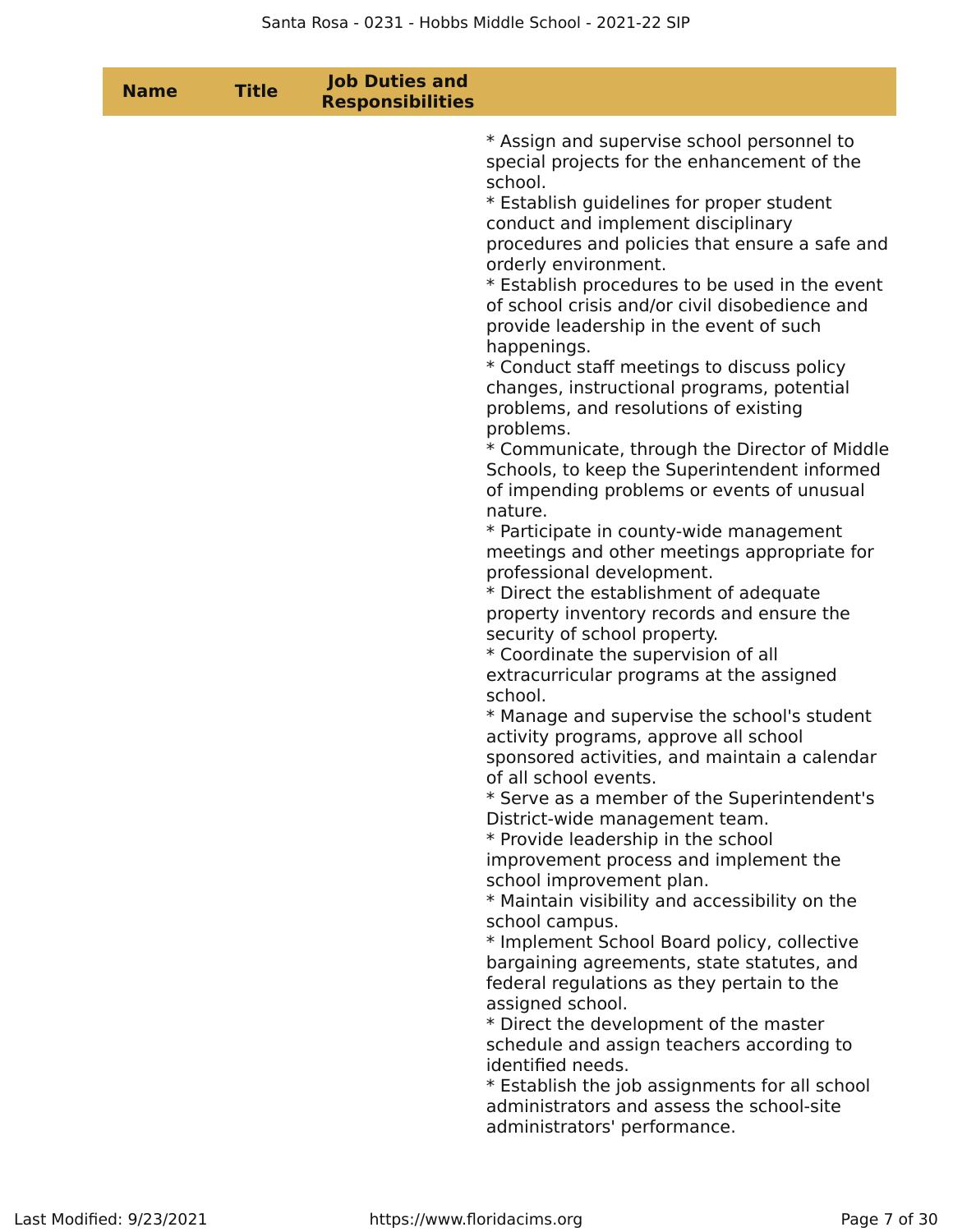| <b>Name</b>          | <b>Title</b>           | <b>Job Duties and</b><br><b>Responsibilities</b> |                                                                                                                                                                                                                                                                                                                                                                                                                                                                                                                                                                                                                                                                                                                                                                                                                                                                                                                                                                                                                                                                                                                                                                                                                                                                                                                                                                                                                                                                                                                                                                                                                                                                                                                                                                                                                                                                          |
|----------------------|------------------------|--------------------------------------------------|--------------------------------------------------------------------------------------------------------------------------------------------------------------------------------------------------------------------------------------------------------------------------------------------------------------------------------------------------------------------------------------------------------------------------------------------------------------------------------------------------------------------------------------------------------------------------------------------------------------------------------------------------------------------------------------------------------------------------------------------------------------------------------------------------------------------------------------------------------------------------------------------------------------------------------------------------------------------------------------------------------------------------------------------------------------------------------------------------------------------------------------------------------------------------------------------------------------------------------------------------------------------------------------------------------------------------------------------------------------------------------------------------------------------------------------------------------------------------------------------------------------------------------------------------------------------------------------------------------------------------------------------------------------------------------------------------------------------------------------------------------------------------------------------------------------------------------------------------------------------------|
|                      |                        |                                                  | * Assume responsibility for all official school<br>correspondence and news releases.                                                                                                                                                                                                                                                                                                                                                                                                                                                                                                                                                                                                                                                                                                                                                                                                                                                                                                                                                                                                                                                                                                                                                                                                                                                                                                                                                                                                                                                                                                                                                                                                                                                                                                                                                                                     |
| Gardner,<br>Jennifer | Assistant<br>Principal |                                                  | <b>Primary Duties and Responsibilities:</b><br>* Act on the Principal's behalf in his/her<br>absence.<br>* Assist to develop and implement the school's<br>instructional program with assistance from<br>District personnel and provide its articulation<br>among school personnel as assigned by the<br>Principal.<br>* Develop the master teaching schedule and<br>assign teachers according to identified needs.<br>* Utilize current educational trends in the<br>planning and preparation of the school<br>instructional program.<br>* Interpret and enforce School Board policy,<br>state statutes and federal regulations.<br>* Implement the accreditation program for the<br>assigned school.<br>* Coordinate in the selection of textbooks,<br>material and equipment needed at the<br>assigned school.<br>* Manage and administer the testing program<br>for the school.<br>* Facilitate personnel development to assure<br>that the school will realize maximum value<br>from each of its employees through in-service,<br>the Professional Orientation Program and<br>other developmental activities.<br>* Facilitate process of positive communication<br>among students, parents, teachers, and<br>clerical staff in daily interactions.<br>* Assume responsibility for control and<br>direction of students related to suspensions<br>from school, suspension from the bus and<br>school in accordance with Board policies and<br>statutes.<br>* Provide leadership in the event of school<br>crisis and/or civil disobedience.<br>* Provide leadership in the school<br>improvement process.<br>* Administer and develop teacher duty rosters<br>for the school.<br>* Provide supervision while maintaining<br>visibility about the campus and classroom.<br>* Establish guidelines for proper student<br>conduct and effective disciplinary procedures |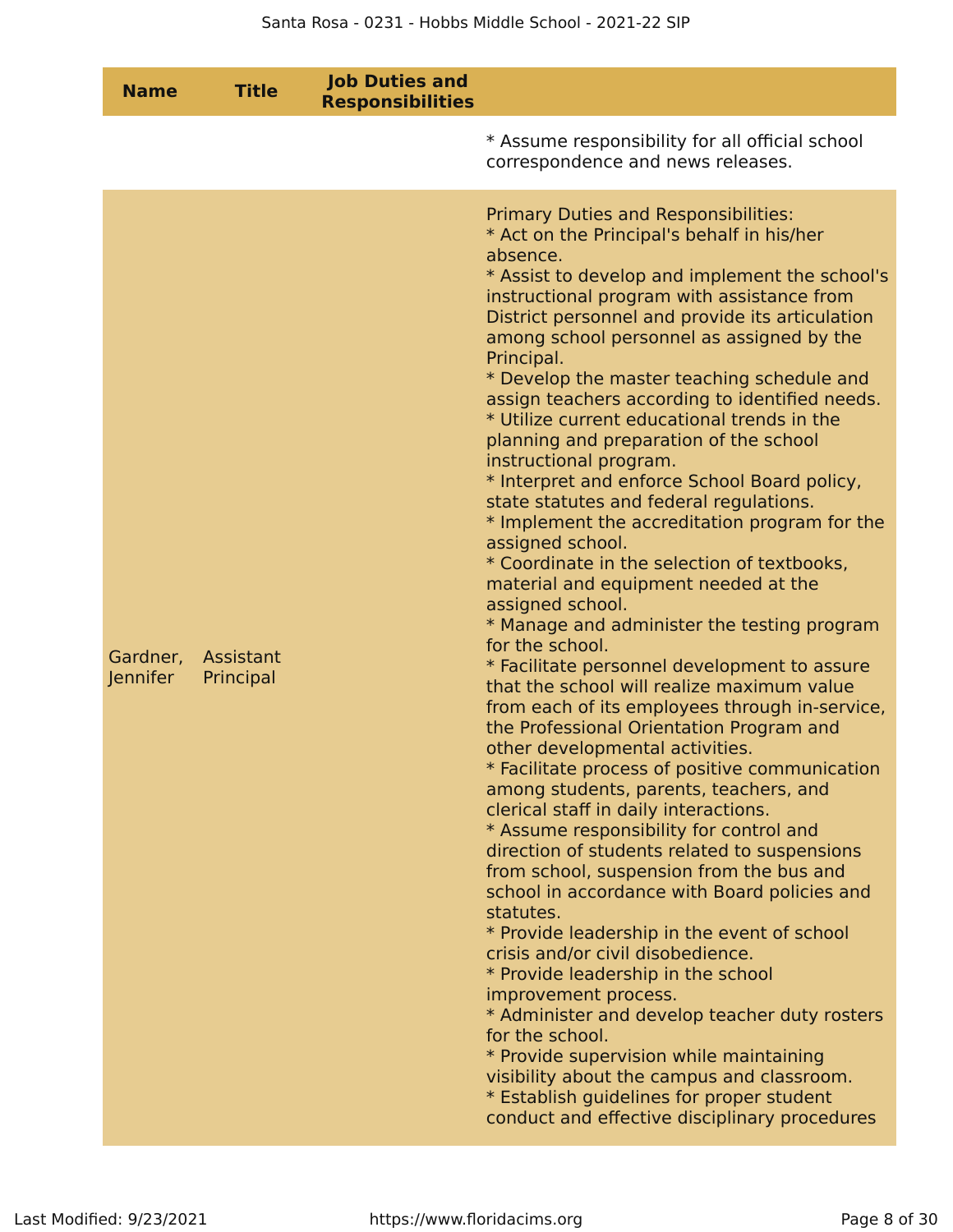| <b>Name</b> | <b>Title</b> | <b>Job Duties and</b><br><b>Responsibilities</b> |                                                                                                                                                                                                                                                                                                                                                                                                                                                                                                                                                                                                                                                                                                                                                                                                                                                                                                                                                                                                                                                                                                                                                                                                                                                                                                                                                                                                                                                                                                                                                                                                                                                                                                                                                                                                                                                                                                                                                                               |
|-------------|--------------|--------------------------------------------------|-------------------------------------------------------------------------------------------------------------------------------------------------------------------------------------------------------------------------------------------------------------------------------------------------------------------------------------------------------------------------------------------------------------------------------------------------------------------------------------------------------------------------------------------------------------------------------------------------------------------------------------------------------------------------------------------------------------------------------------------------------------------------------------------------------------------------------------------------------------------------------------------------------------------------------------------------------------------------------------------------------------------------------------------------------------------------------------------------------------------------------------------------------------------------------------------------------------------------------------------------------------------------------------------------------------------------------------------------------------------------------------------------------------------------------------------------------------------------------------------------------------------------------------------------------------------------------------------------------------------------------------------------------------------------------------------------------------------------------------------------------------------------------------------------------------------------------------------------------------------------------------------------------------------------------------------------------------------------------|
|             |              |                                                  | and policies for the school.<br>* Interpret and enforce the District's Code for<br><b>Student Conduct.</b><br>* Supervise all facets of the registration<br>process.<br>* Prepare or oversee the preparation and<br>maintenance of required reports and records.<br>* Supervise and evaluate instructional,<br>support, and service personnel as assigned by<br>the Principal.<br>* Comply with provisions of collective<br>bargaining agreements.<br>* Interview and select qualified personnel to<br>be recommended for employment,<br>reappointment and termination as directed by<br>the Principal.<br>* Develop and maintain positive school/<br>community relations and act as a liaison<br>between school and community.<br>* Coordinate the school food service program<br>as it relates to the special needs of the school.<br>* Maintain adequate property inventory<br>records, key control and security of school<br>property.<br>* Participate in the development of long-range<br>facility needs at the assigned school.<br>* Coordinate plant safety and facility<br>inspection at the school.<br>* Manage and administer the maintenance<br>function for the school in a manner that<br>ensures maximum life and use of facility.<br>* Coordinate the transportation services at the<br>assigned school.<br>* Participate in the function of financial<br>planning for the school which may include<br>assisting in the preparation of the school's<br>budget.<br>* Participate in the disbursement of funds to<br>assure that the school will realize the<br>maximum value educationally and financially<br>in securing supplies, materials, equipment and<br>services.<br>* Supervise the function of student accounting<br>at the school, as it pertains to funding and<br>attendance.<br>* Manage and administer the attendance<br>policy and procedures.<br>* Communicate, through the Principal, to<br>appropriate District staff, information relating |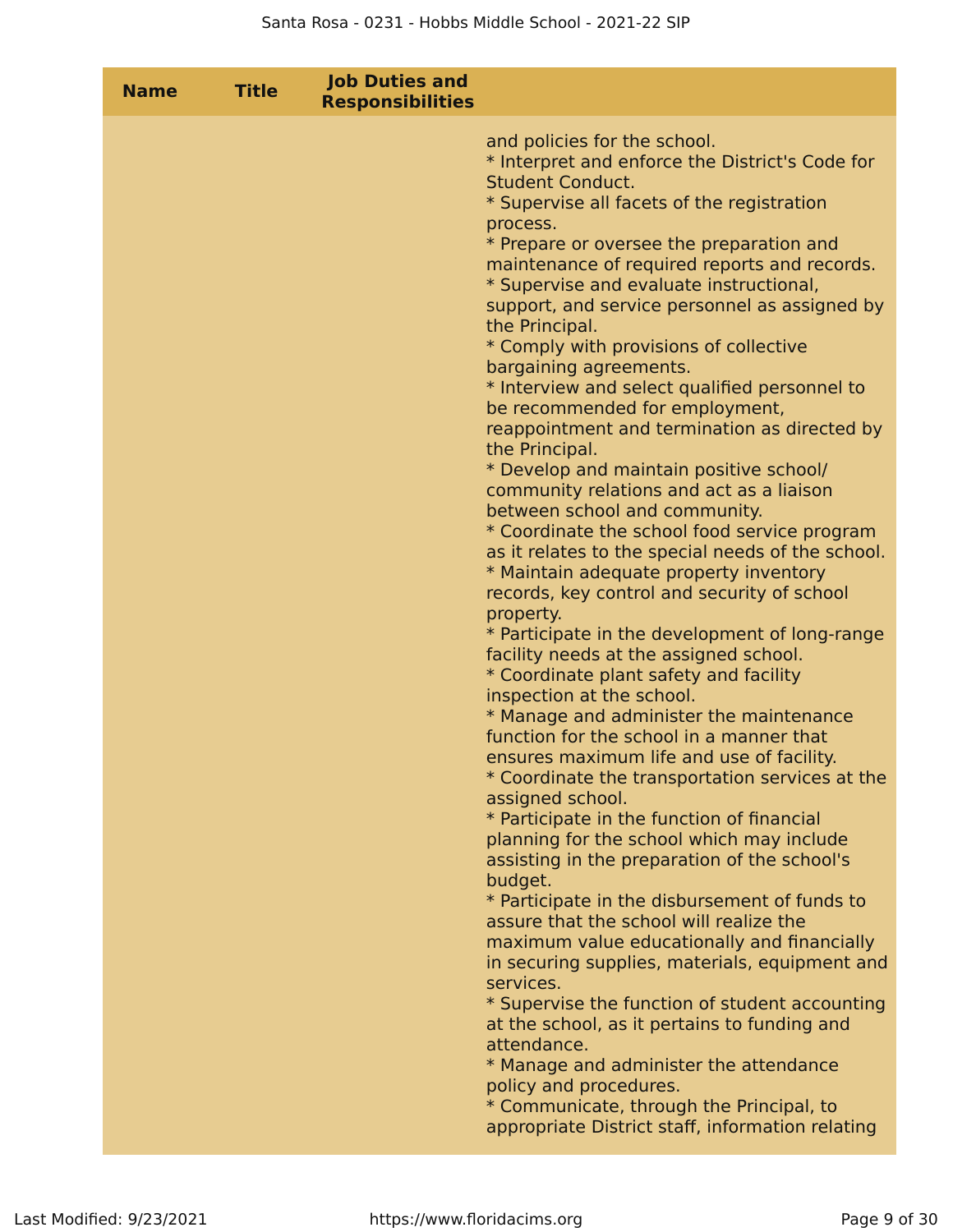| <b>Name</b> | <b>Title</b>                    | <b>Job Duties and</b><br><b>Responsibilities</b> |                                                                                                                                                                                                                                                                                                                                                                                                                                                                                                                                                                                                                                                                                                                                                                                                                                                                                                                                                                                                                                                                                                                                                                                                                                                                                                                                                                                             |
|-------------|---------------------------------|--------------------------------------------------|---------------------------------------------------------------------------------------------------------------------------------------------------------------------------------------------------------------------------------------------------------------------------------------------------------------------------------------------------------------------------------------------------------------------------------------------------------------------------------------------------------------------------------------------------------------------------------------------------------------------------------------------------------------------------------------------------------------------------------------------------------------------------------------------------------------------------------------------------------------------------------------------------------------------------------------------------------------------------------------------------------------------------------------------------------------------------------------------------------------------------------------------------------------------------------------------------------------------------------------------------------------------------------------------------------------------------------------------------------------------------------------------|
|             |                                 |                                                  | to various problems or events of unusual<br>nature.<br>* Coordinate data processing activities as<br>assigned.<br>* Provide leadership for, and supervision of,<br>extracurricular activity programs.<br>* Manage and supervise student activity<br>programs, including the selection of club<br>sponsors.<br>* Approve school-sponsored activities and<br>maintain a calendar of all school events.<br>* Perform other incidental tasks consistent<br>with the goals and objectives of this position.                                                                                                                                                                                                                                                                                                                                                                                                                                                                                                                                                                                                                                                                                                                                                                                                                                                                                      |
| Jan         | L'Orange, Guidance<br>Counselor |                                                  | Primary Duties and Responsibilities:<br>* Is responsible for the registration of new<br>students and scheduling of all students.<br>* Assists students in the selection of classes<br>and graduation options.<br>* Provides small group developmental<br>guidance activities to all students.<br>* Provides personal/social, behavioral, and/or<br>academic counseling to all students.<br>* Provides assistance in the screening,<br>referral, identification and placement of<br>students with special needs.<br>* Provides assistance to parents of all<br>students.<br>* Provides appropriate consultation and staff<br>development to school personnel and/or<br>parents/community as needed.<br>* Provides information and counseling in the<br>areas of financial aid, scholarships, and<br>employment opportunities.<br>* Organizes and conducts career and college<br>information programs.<br>* Provides information regarding community<br>service opportunities and enters community<br>service hours in the<br>computer.<br>* Provides information and counseling for<br>Bright Futures opportunities and registration.<br>* Coordinates dual enrollment programs.<br>* Identifies and counsels potential dropouts,<br>offering them other options.<br>* Counsels students who are experiencing<br>attendance difficulties.<br>* Interprets test results to parents, students, |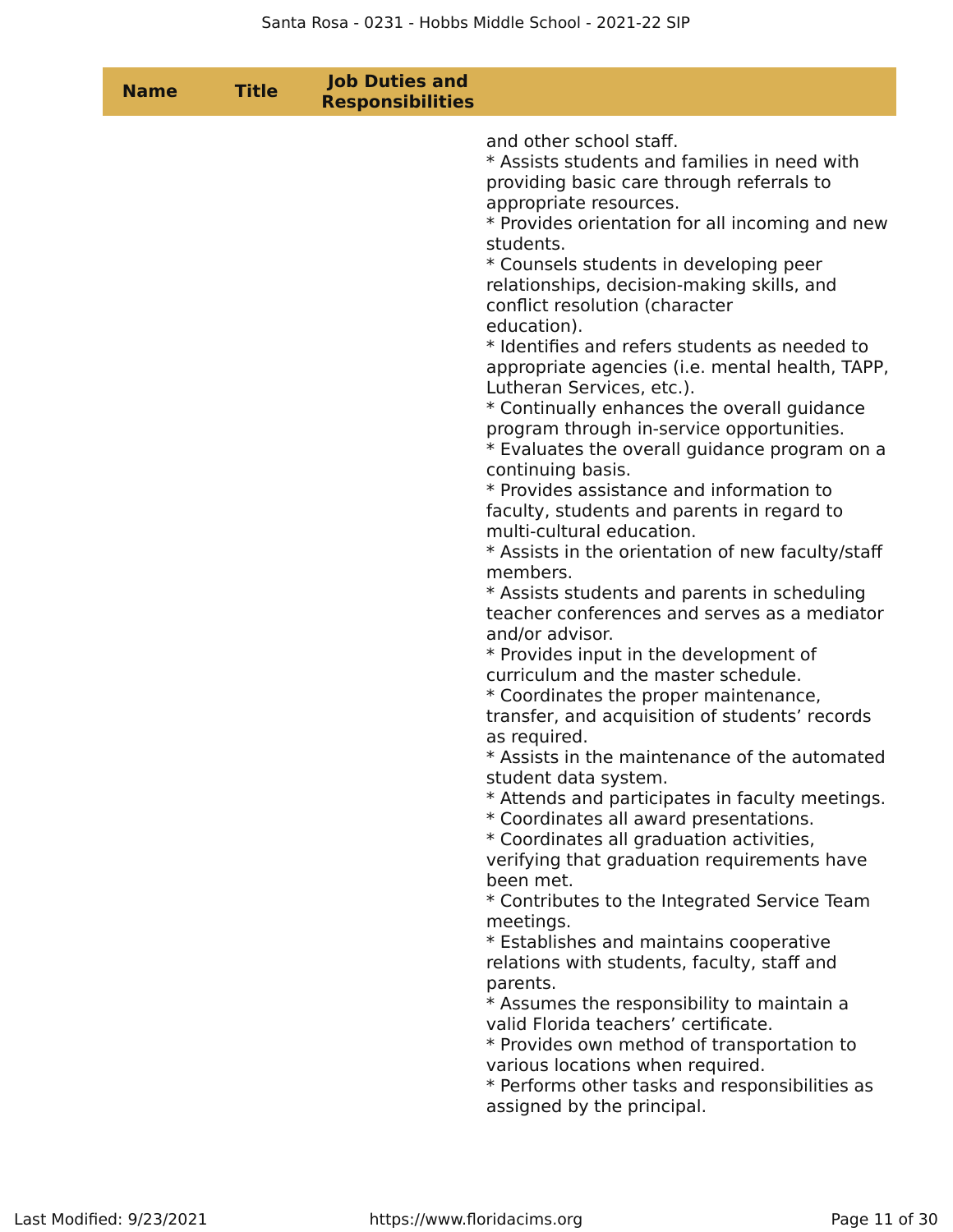| <b>Name</b>             | <b>Title</b> | <b>Job Duties and</b><br><b>Responsibilities</b> |                                                                                                                                                                                                                                                                                                                                                                                                                                                                                                                                                                                                                                                                                                                                                                                                                                                                                                                                                                                                                                                                                                                                                                                                                                                                                                                                                                                                                                                                                                                                                                                                                                                                                                                                                                                                                                                                                                                                                                                                                                  |
|-------------------------|--------------|--------------------------------------------------|----------------------------------------------------------------------------------------------------------------------------------------------------------------------------------------------------------------------------------------------------------------------------------------------------------------------------------------------------------------------------------------------------------------------------------------------------------------------------------------------------------------------------------------------------------------------------------------------------------------------------------------------------------------------------------------------------------------------------------------------------------------------------------------------------------------------------------------------------------------------------------------------------------------------------------------------------------------------------------------------------------------------------------------------------------------------------------------------------------------------------------------------------------------------------------------------------------------------------------------------------------------------------------------------------------------------------------------------------------------------------------------------------------------------------------------------------------------------------------------------------------------------------------------------------------------------------------------------------------------------------------------------------------------------------------------------------------------------------------------------------------------------------------------------------------------------------------------------------------------------------------------------------------------------------------------------------------------------------------------------------------------------------------|
| Horne,<br><b>Thomas</b> | Dean         |                                                  | <b>Primary Duties and Responsibilities:</b><br>* Manages student supervision issues and<br>enforces school behavioral expectations.<br>* Must be knowledgeable of Santa Rosa<br>County School Board Policies regarding safety<br>and discipline, knowledgeable of the Santa<br>Rosa County Code of Student Conduct and the<br>School Handbook. Must enforce policies/rules<br>both fairly and consistently.<br>* Counsels students and parents concerning<br>school and district policies.<br>* Assists staff and parents in developing<br>student behavioral expectations.<br>* Assists in the planning, development and<br>implementation of individual student behavior<br>plans.<br>* Serves as a resource to staff in dealing with<br>classroom management issues.<br>* Assists in developing/implementing<br>programs to promote positive student<br>behavior, multi-tiered support systems, as well<br>as intervention/prevention strategies.<br>* Coordinates alternative education placement<br>for students.<br>* Coordinates with staff and administration the<br>development of the school's discipline plan/<br>hierarchy.<br>* Maintains and periodically reviews student<br>discipline records.<br>* Periodically reviews student attendance<br>records and academic records.<br>* Encourages and facilitates meaningful and<br>effective parent-teacher communication; and<br>commands respect by example in appearance,<br>manners, behavior and language.<br>* Participates in Professional Development<br>activities that are germane to the position<br>(SMART, 3270, Crisis<br>Prevention Intervention (CPI)).<br>* Maintains confidentiality in all issues that<br>require their involvement.<br>* Promotes the welfare of students, faculty<br>and staff; and sets high expectations and<br>articulates them to all<br>stakeholders.<br>* Facilitates cooperation among all<br>stakeholders (administrators, teachers,<br>parents, students) in the appropriate<br>handling of student discipline issues. |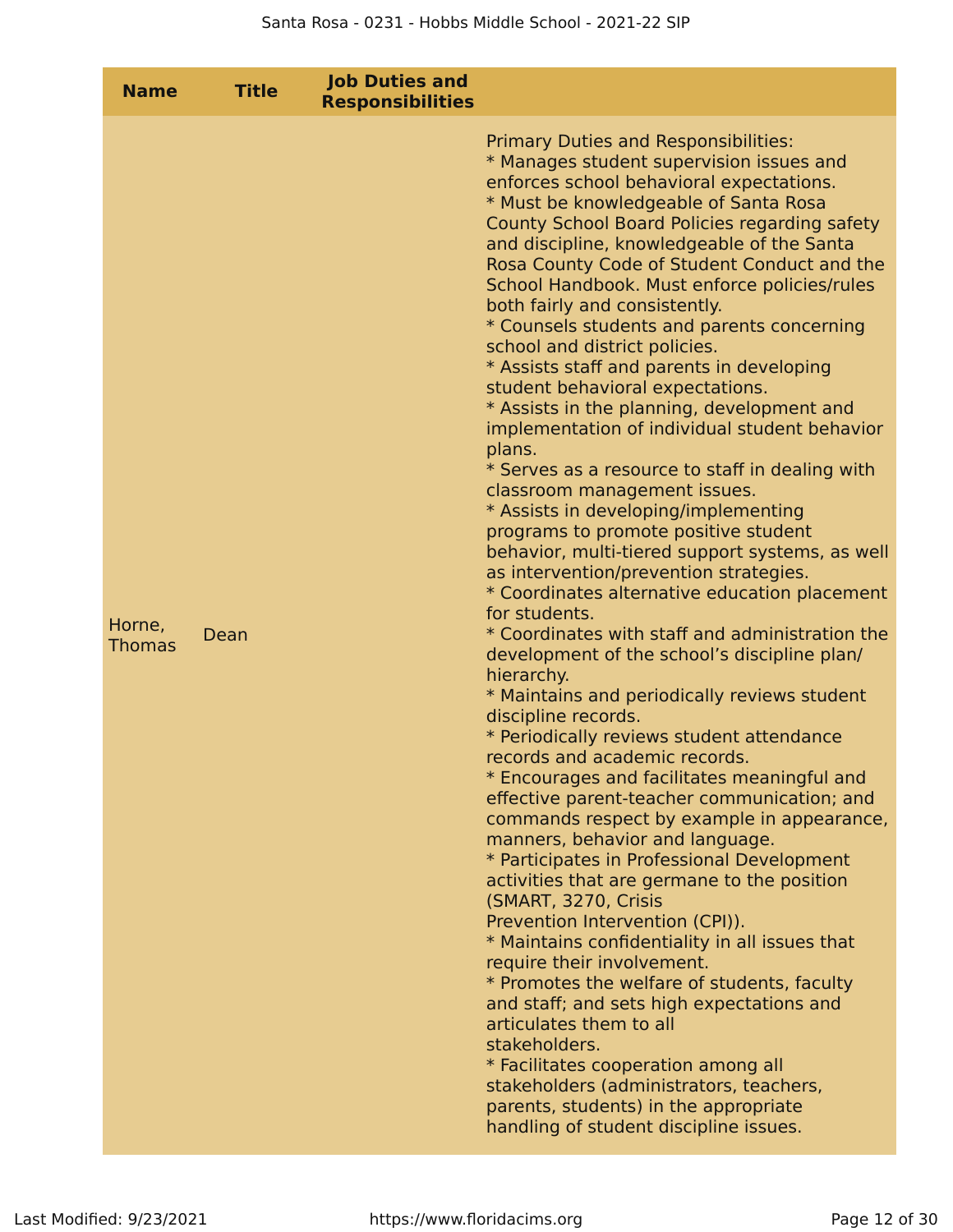| <b>Name</b>     | <b>Title</b>           | <b>Job Duties and</b><br><b>Responsibilities</b> |                                                                                                                                                                                                                                                                                                                                                                                                                                                                                                                                                                                                                                                                                                                                                                                                                                                                                                                                       |
|-----------------|------------------------|--------------------------------------------------|---------------------------------------------------------------------------------------------------------------------------------------------------------------------------------------------------------------------------------------------------------------------------------------------------------------------------------------------------------------------------------------------------------------------------------------------------------------------------------------------------------------------------------------------------------------------------------------------------------------------------------------------------------------------------------------------------------------------------------------------------------------------------------------------------------------------------------------------------------------------------------------------------------------------------------------|
|                 |                        |                                                  | * Has the ability to function independently and<br>make sound educational decisions.<br>* Assist in the development of the school crisis<br>plan and is an integral part of the plan.<br>* Will become an active member of the school<br>leadership team.                                                                                                                                                                                                                                                                                                                                                                                                                                                                                                                                                                                                                                                                             |
| Fowler,<br>Dani | Instructional<br>Coach |                                                  | *Collaborate to develop research-based<br>lessons with teachers.<br>*Involve teachers in the modeling process:<br>Preplan, implement lesson or strategy,<br>debrief/follow up.<br>*Be knowledgeable- attend trainings and<br>meetings, shadow other coaches, collaborate,<br>and learn!<br>*Have a primary focus of literacy (reading and<br>writing) - Intensive Reading, Language Arts,<br>and Content Areas.<br>*Provide strategies and recommendations for<br>MTSS.<br>*Facilitate PLC's on reading and/or writing.<br>*Co-teach to build capacity to improve<br>instruction.<br>*Work primarily with teachers.<br>*Lead or Co-Lead the Literacy Leadership<br>Team.<br>*Build PD based on teacher request and school<br>wide needs.<br>*Make recommendations for student<br>placement following district policy.<br>*Spend time in classrooms, collaborating with<br>teachers, and building their own professional<br>knowledge. |

#### **Demographic Information**

#### **Principal start date**

Wednesday 7/21/2021, Brandon Koger

**Number of teachers with a 2019 3-year aggregate or a 1-year Algebra state VAM rating of Highly Effective.** Note: For UniSIG Supplemental Teacher Allocation, teachers must have at least 10 student assessments.

2

**Number of teachers with a 2019 3-year aggregate or a 1-year Algebra state VAM rating of Effective.** Note: For UniSIG Supplemental Teacher Allocation, teachers must have at least 10 student assessments. 15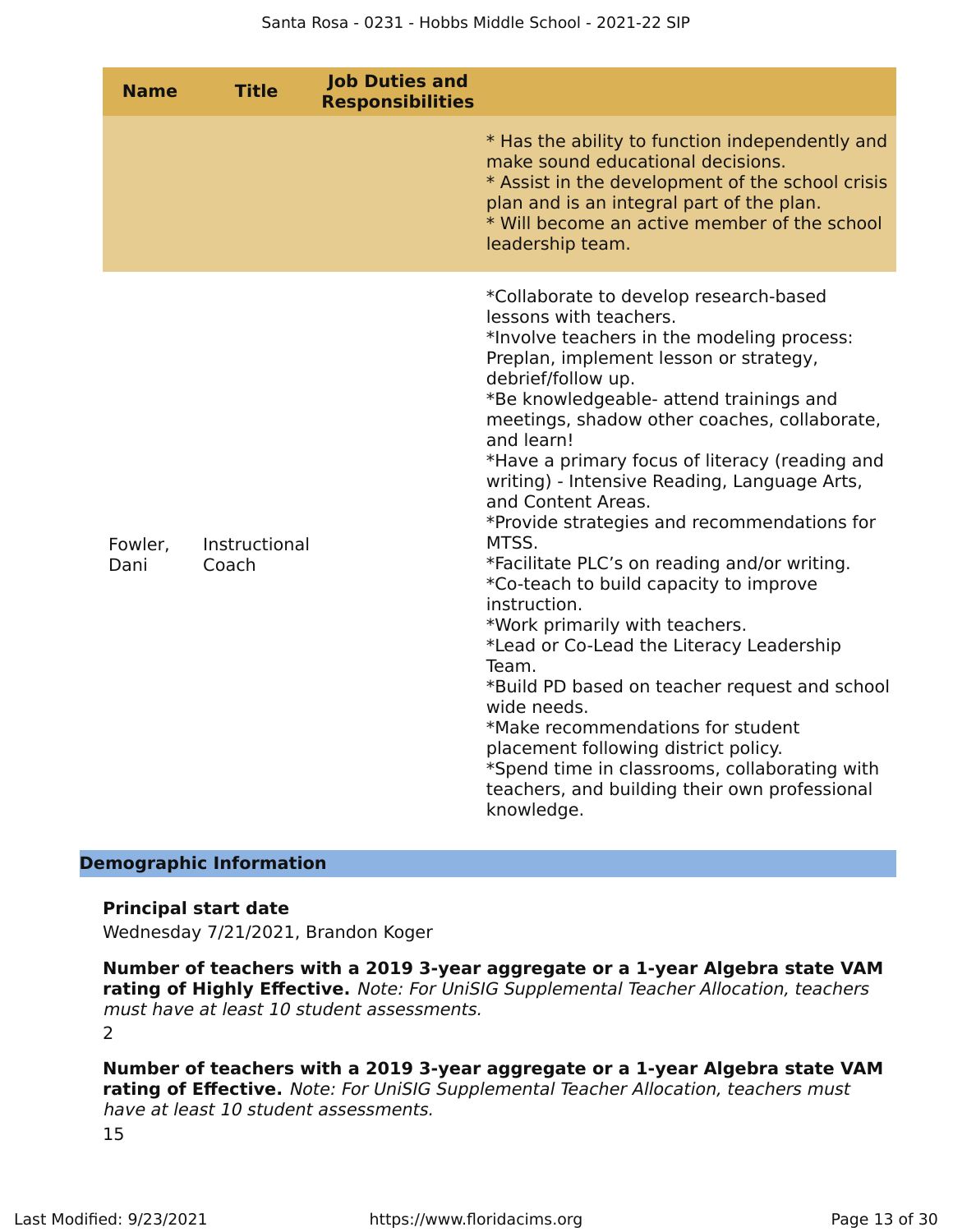#### **Total number of teacher positions allocated to the school** 41

# **Total number of students enrolled at the school**

730

**Identify the number of instructional staff who left the school during the 2020-21 school year.**

3

**Identify the number of instructional staff who joined the school during the 2021-22 school year.**

3

#### **Demographic Data**

#### **Early Warning Systems**

#### **2021-22**

**The number of students by grade level that exhibit each early warning indicator listed:**

|                                                             | <b>Grade Level</b> |                    |          |          |          |                |                |                |    |          |                |              |          |              |
|-------------------------------------------------------------|--------------------|--------------------|----------|----------|----------|----------------|----------------|----------------|----|----------|----------------|--------------|----------|--------------|
| <b>Indicator</b>                                            |                    | K 1 2 3 4 5        |          |          |          |                | 6              | $\overline{7}$ | 8  |          | 9 10 11 12     |              |          | <b>Total</b> |
| Number of students enrolled                                 | $\Omega$           | $\Omega$           | $\Omega$ | $\Omega$ | $\Omega$ | $\Omega$       |                | 214 231 244    |    | $\Omega$ | $\Omega$       | $\Omega$     | 0        | 689          |
| Attendance below 90 percent                                 | $\Omega$           | $\Omega$           | $\Omega$ | $\Omega$ | $\Omega$ | $\Omega$       | 61             | 50             | 82 | $\Omega$ | $\Omega$       | $\Omega$     | 0        | 193          |
| One or more suspensions                                     | 0                  | $\Omega$           | 0        | $\Omega$ | 0        | $\Omega$       | 9              | 45             | 34 | $\Omega$ | $\Omega$       | <sup>0</sup> | 0        | 88           |
| Course failure in ELA                                       | 0                  | $\Omega$           | $\Omega$ | $\Omega$ | $\Omega$ | $\Omega$       | $\overline{7}$ | $\mathcal{P}$  | 4  | $\Omega$ | $\Omega$       | $\Omega$     | $\Omega$ | 13           |
| Course failure in Math                                      | $\Omega$           | $\Omega$           | $\Omega$ | $\Omega$ | $\Omega$ | $\Omega$       | 12             | $\mathcal{P}$  | 5  | 0        | $\overline{0}$ | $\Omega$     | $\Omega$ | 19           |
| Level 1 on 2019 statewide FSA<br>ELA assessment             |                    | $0\,0\,0\,0\,0\,0$ |          |          |          |                | 41             | 56             | 55 | - 0      | $\Omega$       | $\Omega$     | $\Omega$ | 152          |
| Level 1 on 2019 statewide FSA<br>Math assessment            | $\Omega$           | $\Omega$           | $\Omega$ | $\Omega$ | $\Omega$ | $\overline{0}$ | 58             | 45             | 58 | $\Omega$ | $\Omega$       | $\Omega$     | $\Omega$ | 161          |
| Number of students with a<br>substantial reading deficiency |                    | $\Omega$           | $\Omega$ |          |          | $\Omega$       | 13             | 16             | 16 | $\Omega$ | $\Omega$       | $\Omega$     | $\Omega$ | 45           |

#### **The number of students with two or more early warning indicators:**

| <b>Indicator</b>                                                      |  | <b>Grade Level</b> |  |  |  |  |  |  |  |  |  |  |                              |              |
|-----------------------------------------------------------------------|--|--------------------|--|--|--|--|--|--|--|--|--|--|------------------------------|--------------|
|                                                                       |  |                    |  |  |  |  |  |  |  |  |  |  | K 1 2 3 4 5 6 7 8 9 10 11 12 | <b>Total</b> |
| Students with two or more indicators 0 0 0 0 0 0 37 44 55 0 0 0 0 136 |  |                    |  |  |  |  |  |  |  |  |  |  |                              |              |

#### **The number of students identified as retainees:**

|                                                      |  |  |  | <b>Grade Level</b> |  |  |                              |              |
|------------------------------------------------------|--|--|--|--------------------|--|--|------------------------------|--------------|
| <b>Indicator</b>                                     |  |  |  |                    |  |  | K 1 2 3 4 5 6 7 8 9 10 11 12 | <b>Total</b> |
| <b>Retained Students: Current Year</b>               |  |  |  |                    |  |  | 0 0 0 0 0 0 3 3 2 0 0 0 0    |              |
| Students retained two or more times 0000000110000000 |  |  |  |                    |  |  |                              |              |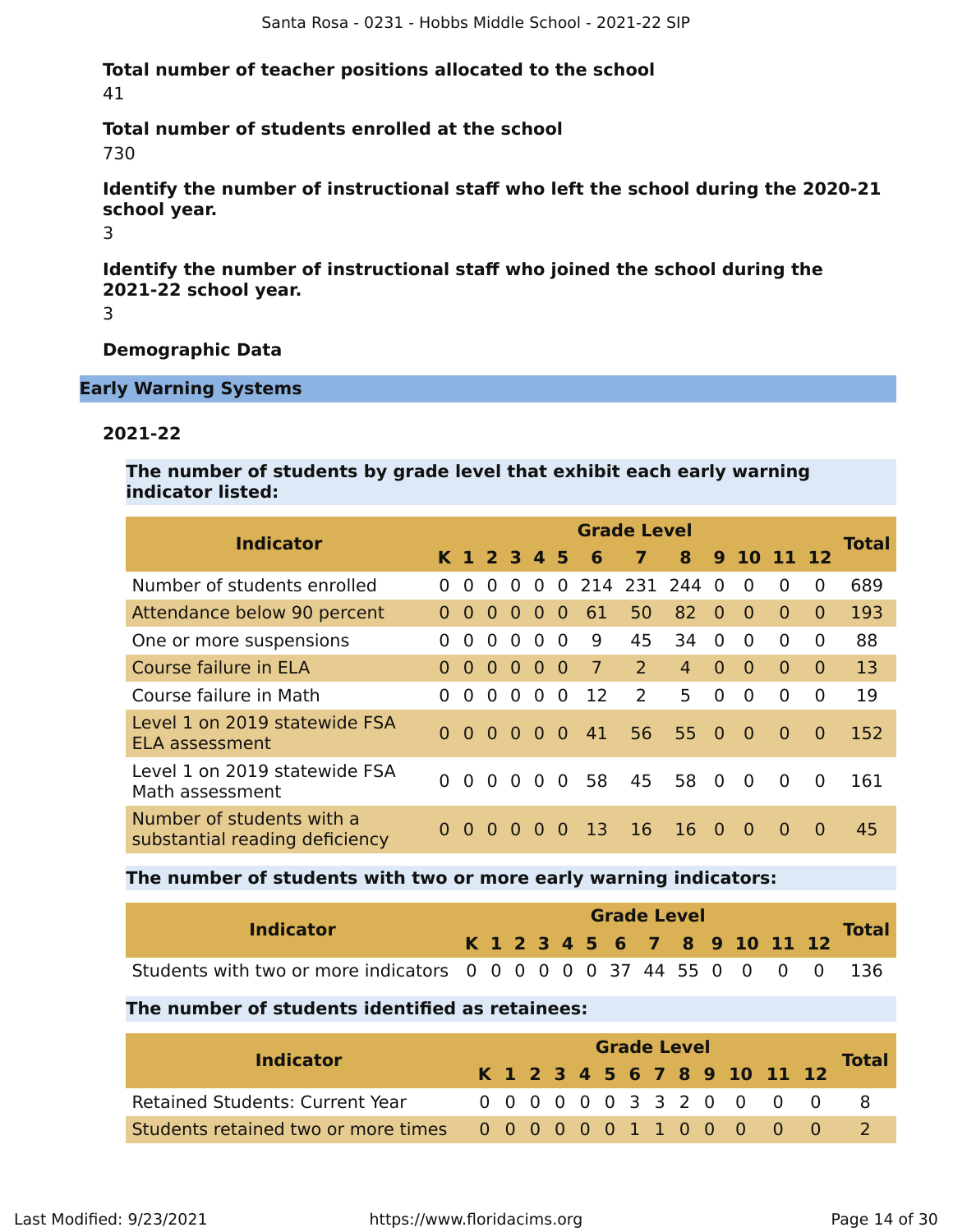#### **Date this data was collected or last updated** Friday 9/3/2021

#### **2020-21 - As Reported**

#### **The number of students by grade level that exhibit each early warning indicator:**

| <b>Indicator</b>                             |          |                                        |           |                   |              |                |              | <b>Grade Level</b> |              |                |                |             |          | <b>Total</b> |
|----------------------------------------------|----------|----------------------------------------|-----------|-------------------|--------------|----------------|--------------|--------------------|--------------|----------------|----------------|-------------|----------|--------------|
|                                              |          | K 1 2 3 4 5                            |           |                   |              |                | - 6          | 7                  |              |                | 8 9 10 11 12   |             |          |              |
| Number of students enrolled                  | $\Omega$ | $\Omega$                               | $\Omega$  | $\Omega$          | $\Omega$     |                |              | 0 201 218 205 0    |              |                | $\overline{0}$ | $\Omega$    | $\Omega$ | 624          |
| Attendance below 90 percent                  | $\Omega$ | $\Omega$                               | $00$ $00$ |                   |              | $\Omega$       | <b>20</b>    | 21                 | $25 \ 0$     |                | $\bullet$      | $\Omega$    | $\Omega$ | 66           |
| One or more suspensions                      | $\Omega$ | $\Omega$                               | $\Omega$  | $\Omega$          | $\Omega$     | $\overline{0}$ | 3            | $\mathbf{1}$       | $\Omega$     | $\Omega$       | $\Omega$       | $\Omega$    | $\Omega$ | 4            |
| Course failure in ELA                        | $\Omega$ | $\Omega$                               |           | $0\quad 0\quad 0$ |              | - 0            | <sup>2</sup> | $\overline{0}$     | $\mathbf{1}$ | $\Omega$       | $\overline{0}$ | $\Omega$    | $\Omega$ | 3            |
| Course failure in Math                       | $\Omega$ | $\Omega$                               | $\Omega$  | $\Omega$          | $\Omega$     | -0             | 8            | $\mathbf{1}$       | $\Omega$     | $\Omega$       | $\Omega$       | $\Omega$    | $\Omega$ | 9            |
| Level 1 on 2019 statewide ELA<br>assessment  |          | $0\quad 0\quad 0\quad 0\quad 0\quad 0$ |           |                   |              |                | 0            | $\overline{0}$     | $\Omega$     | $\blacksquare$ | <u>ິດ</u>      | $\bullet$ 0 | - 0      |              |
| Level 1 on 2019 statewide Math<br>assessment |          | $\Omega$                               | $\Omega$  |                   | $\mathbf{O}$ | $\Omega$       | $\Omega$     | $\Omega$           | 0            | $\Omega$       | $\Omega$       |             | $\Omega$ |              |

#### **The number of students with two or more early warning indicators:**

|                                                       |  |  |  | <b>Grade Level</b> |  |  |                              |              |
|-------------------------------------------------------|--|--|--|--------------------|--|--|------------------------------|--------------|
| <b>Indicator</b>                                      |  |  |  |                    |  |  | K 1 2 3 4 5 6 7 8 9 10 11 12 | <b>Total</b> |
| Students with two or more indicators 0000000611000000 |  |  |  |                    |  |  |                              |              |

#### **The number of students identified as retainees:**

|                                        |  |  |  |  | <b>Grade Level</b> |  |                              |              |
|----------------------------------------|--|--|--|--|--------------------|--|------------------------------|--------------|
| <b>Indicator</b>                       |  |  |  |  |                    |  | K 1 2 3 4 5 6 7 8 9 10 11 12 | <b>Total</b> |
| <b>Retained Students: Current Year</b> |  |  |  |  |                    |  | 0 0 0 0 0 0 0 0 0 0 0 0 0    |              |
|                                        |  |  |  |  |                    |  |                              |              |

#### **2020-21 - Updated**

**The number of students by grade level that exhibit each early warning indicator:**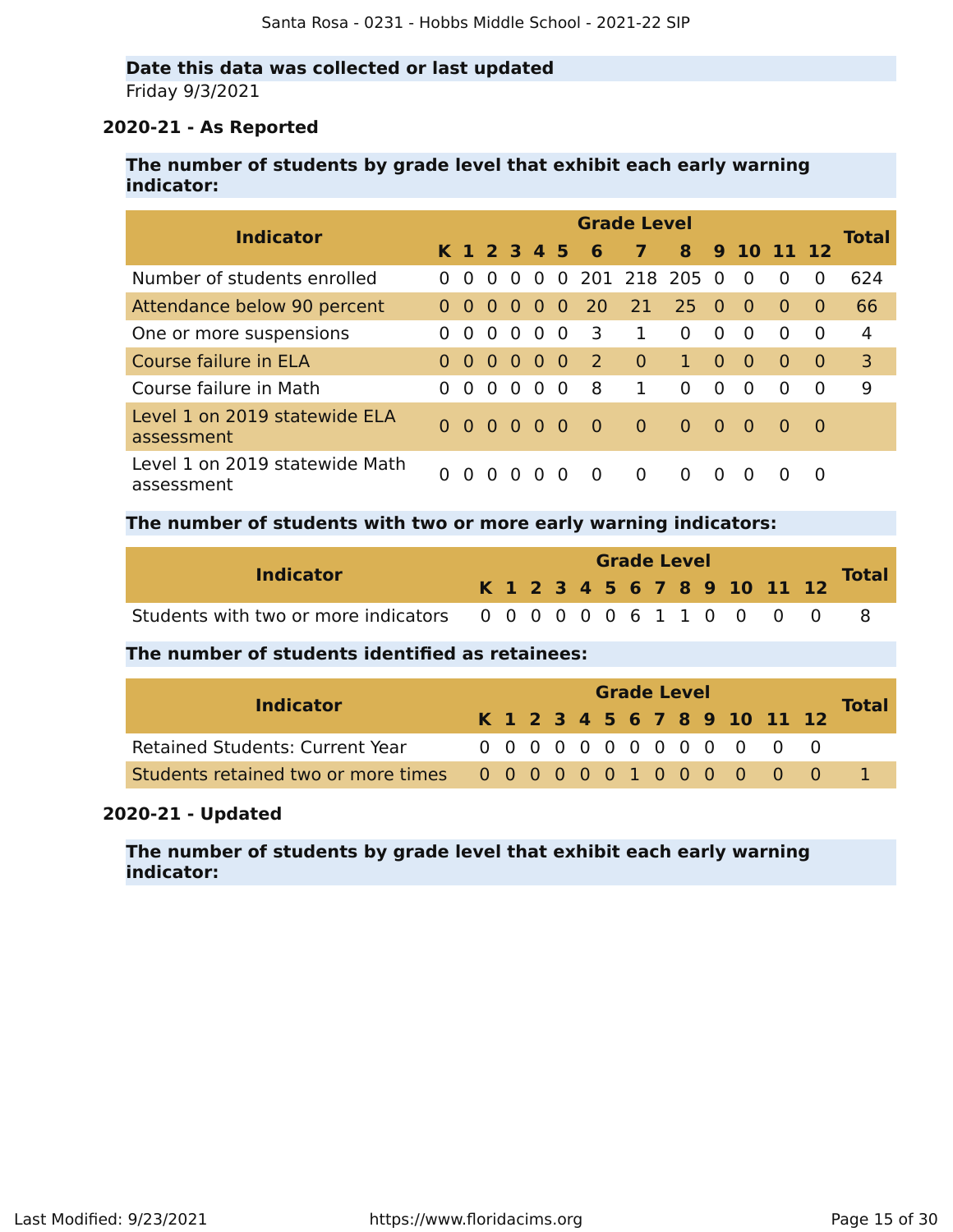| Santa Rosa - 0231 - Hobbs Middle School - 2021-22 SIP |
|-------------------------------------------------------|
|-------------------------------------------------------|

|                                              |          |          |                                                        |          |          |          |                | <b>Grade Level</b> |              |          |                |              |          |              |
|----------------------------------------------|----------|----------|--------------------------------------------------------|----------|----------|----------|----------------|--------------------|--------------|----------|----------------|--------------|----------|--------------|
| <b>Indicator</b>                             |          |          | K 1 2 3 4 5                                            |          |          |          | 6              | $\overline{7}$     |              |          |                | 8 9 10 11 12 |          | <b>Total</b> |
| Number of students enrolled                  | $\Omega$ | $\Omega$ | $\Omega$                                               | $\Omega$ | $\Omega$ |          |                | 0 201 218 205      |              | - 0      | $\overline{0}$ | $\Omega$     | $\Omega$ | 624          |
| Attendance below 90 percent                  | $\Omega$ | $\Omega$ | - 0 -                                                  | - 0      | $\Omega$ | 0        | <b>20</b>      | 21                 | 25.          | - 0      | $\bullet$      | $\Omega$     | $\Omega$ | 66           |
| One or more suspensions                      |          | $\Omega$ | $\Omega$                                               | $\Omega$ | $\Omega$ | 0        | 3              | $\mathbf{1}$       | $\Omega$     | $\Omega$ | $\Omega$       | $\Omega$     | 0        | 4            |
| Course failure in ELA                        | $\Omega$ | $\Omega$ | $\Omega$                                               | $\Omega$ | $\Omega$ | -0       | <sup>2</sup>   | $\overline{0}$     | $\mathbf{1}$ | $\Omega$ | $\Omega$       | $\Omega$     | $\Omega$ | 3            |
| Course failure in Math                       | $\Omega$ | $\Omega$ | $\Omega$                                               | $\Omega$ | $\Omega$ | 0        | 8              | $\mathbf{1}$       | $\Omega$     | $\Omega$ | $\Omega$       | $\Omega$     | $\Omega$ | 9            |
| Level 1 on 2019 statewide ELA<br>assessment  |          | n n      | $\begin{array}{ccccccccc}\n0 & 0 & 0 & 0\n\end{array}$ |          |          |          | $\overline{0}$ | $\overline{0}$     | $\Omega$     | - റ      | _ റ            | $\Omega$     | - 0      |              |
| Level 1 on 2019 statewide Math<br>assessment |          | $\Omega$ | $\mathbf{\Omega}$                                      | $\Omega$ | O        | $\Omega$ | $\Omega$       | $\Omega$           | <sup>0</sup> | $\Omega$ | $\Omega$       |              | $\Omega$ |              |

#### **The number of students with two or more early warning indicators:**

| <b>Indicator</b>                                     |  |  |  | <b>Grade Level</b> |  |  |                              |              |
|------------------------------------------------------|--|--|--|--------------------|--|--|------------------------------|--------------|
|                                                      |  |  |  |                    |  |  | K 1 2 3 4 5 6 7 8 9 10 11 12 | <b>Total</b> |
| Students with two or more indicators 000000061100000 |  |  |  |                    |  |  |                              |              |

#### **The number of students identified as retainees:**

|                                                      |  |  |  | <b>Grade Level</b> |  |  |                              |              |
|------------------------------------------------------|--|--|--|--------------------|--|--|------------------------------|--------------|
| <b>Indicator</b>                                     |  |  |  |                    |  |  | K 1 2 3 4 5 6 7 8 9 10 11 12 | <b>Total</b> |
| <b>Retained Students: Current Year</b>               |  |  |  |                    |  |  | 0 0 0 0 0 0 0 0 0 0 0 0 0    |              |
| Students retained two or more times 0000000100000000 |  |  |  |                    |  |  |                              |              |

### **Part II: Needs Assessment/Analysis**

#### <span id="page-15-0"></span>**School Data Review**

Please note that the district and state averages shown here represent the averages for similar school types (elementary, middle, high school, or combination schools).

#### **Grade Level Data Review - State Assessments**

**NOTE: This data is raw data and includes ALL students who tested at the school. This is not school grade data.**

|                          |      |               | <b>ELA</b>      |                                                 |              |                                              |
|--------------------------|------|---------------|-----------------|-------------------------------------------------|--------------|----------------------------------------------|
| <b>Grade</b>             | Year | <b>School</b> | <b>District</b> | School-<br><b>District</b><br><b>Comparison</b> | <b>State</b> | School-<br><b>State</b><br><b>Comparison</b> |
| 06                       | 2021 |               |                 |                                                 |              |                                              |
|                          | 2019 | 48%           | 63%             | $-15%$                                          | 54%          | $-6%$                                        |
| <b>Cohort Comparison</b> |      |               |                 |                                                 |              |                                              |
| 07                       | 2021 |               |                 |                                                 |              |                                              |
|                          | 2019 | 49%           | 59%             | $-10%$                                          | 52%          | $-3%$                                        |
| <b>Cohort Comparison</b> |      | $-48%$        |                 |                                                 |              |                                              |
| 08                       | 2021 |               |                 |                                                 |              |                                              |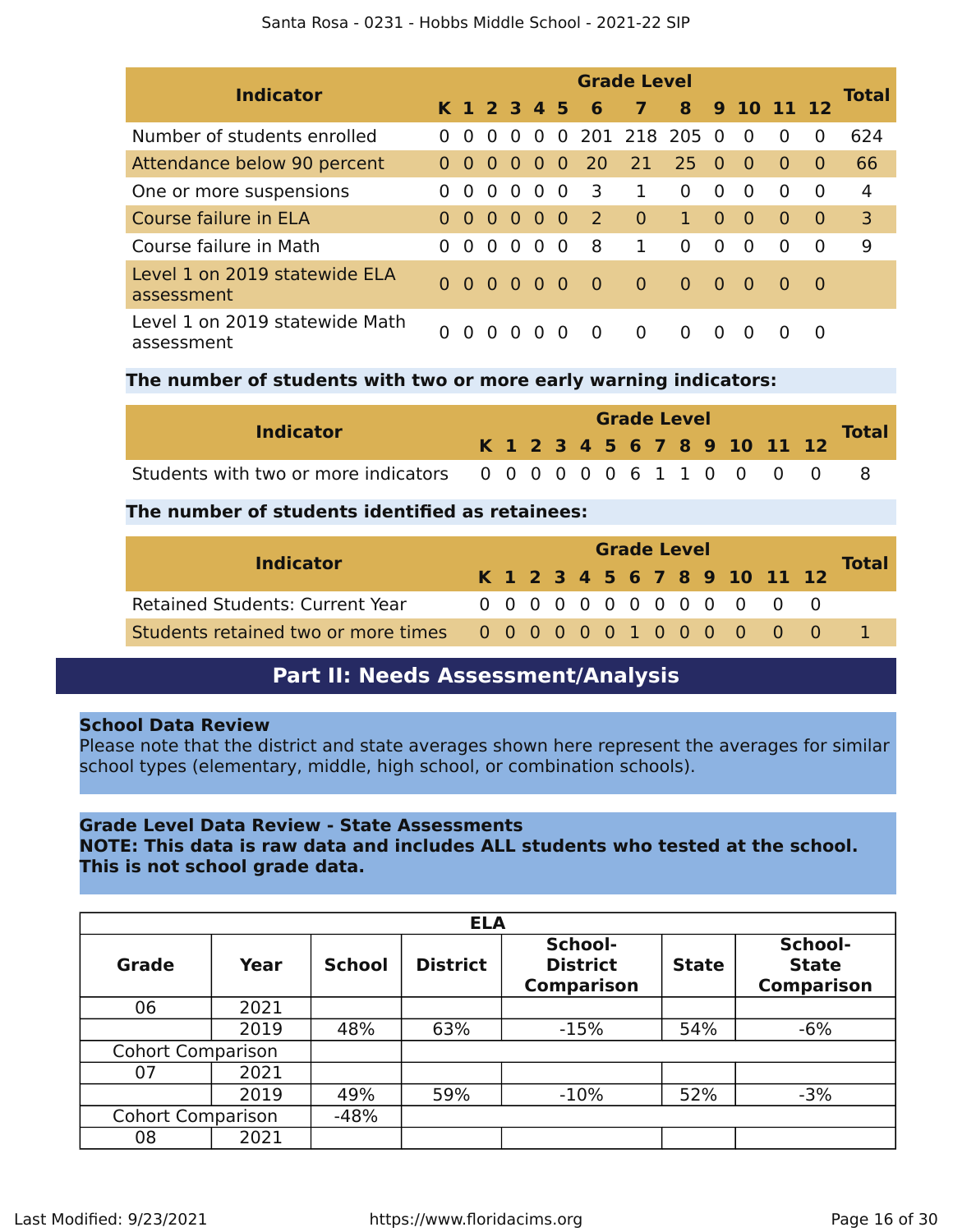|                          |      |               | <b>ELA</b>      |                                                 |              |                                              |
|--------------------------|------|---------------|-----------------|-------------------------------------------------|--------------|----------------------------------------------|
| Grade                    | Year | <b>School</b> | <b>District</b> | School-<br><b>District</b><br><b>Comparison</b> | <b>State</b> | School-<br><b>State</b><br><b>Comparison</b> |
|                          | 2019 | 55%           | 68%             | $-13%$                                          | 56%          | $-1%$                                        |
| <b>Cohort Comparison</b> |      | $-49%$        |                 |                                                 |              |                                              |

|                          |      |               | <b>MATH</b>     |                                                 |              |                                              |
|--------------------------|------|---------------|-----------------|-------------------------------------------------|--------------|----------------------------------------------|
| <b>Grade</b>             | Year | <b>School</b> | <b>District</b> | School-<br><b>District</b><br><b>Comparison</b> | <b>State</b> | School-<br><b>State</b><br><b>Comparison</b> |
| 06                       | 2021 |               |                 |                                                 |              |                                              |
|                          | 2019 | 53%           | 66%             | $-13%$                                          | 55%          | $-2%$                                        |
| <b>Cohort Comparison</b> |      |               |                 |                                                 |              |                                              |
| 07                       | 2021 |               |                 |                                                 |              |                                              |
|                          | 2019 | 45%           | 54%             | $-9%$                                           | 54%          | $-9%$                                        |
| <b>Cohort Comparison</b> |      | $-53%$        |                 |                                                 |              |                                              |
| 08                       | 2021 |               |                 |                                                 |              |                                              |
|                          | 2019 | 58%           | 76%             | $-18%$                                          | 46%          | 12%                                          |
| <b>Cohort Comparison</b> |      | $-45%$        |                 |                                                 |              |                                              |

|                          |      |               | <b>SCIENCE</b>  |                                                 |              |                                              |
|--------------------------|------|---------------|-----------------|-------------------------------------------------|--------------|----------------------------------------------|
| <b>Grade</b>             | Year | <b>School</b> | <b>District</b> | School-<br><b>District</b><br><b>Comparison</b> | <b>State</b> | School-<br><b>State</b><br><b>Comparison</b> |
| 08                       | 2021 |               |                 |                                                 |              |                                              |
|                          | 2019 | 49%           | 62%             | $-13%$                                          | 48%          | 1%                                           |
| <b>Cohort Comparison</b> |      |               |                 |                                                 |              |                                              |

|      |               |                 | <b>BIOLOGY EOC</b>                               |              |                                               |
|------|---------------|-----------------|--------------------------------------------------|--------------|-----------------------------------------------|
| Year | <b>School</b> | <b>District</b> | <b>School</b><br><b>Minus</b><br><b>District</b> | <b>State</b> | <b>School</b><br><b>Minus</b><br><b>State</b> |
| 2021 |               |                 |                                                  |              |                                               |
| 2019 |               |                 |                                                  |              |                                               |
|      |               |                 | <b>CIVICS EOC</b>                                |              |                                               |
| Year | <b>School</b> | <b>District</b> | <b>School</b><br><b>Minus</b><br><b>District</b> | <b>State</b> | <b>School</b><br><b>Minus</b><br><b>State</b> |
| 2021 |               |                 |                                                  |              |                                               |
| 2019 | 61%           | 75%             | $-14%$                                           | 71%          | $-10%$                                        |
|      |               |                 | <b>HISTORY EOC</b>                               |              |                                               |
| Year | <b>School</b> | <b>District</b> | <b>School</b><br><b>Minus</b><br><b>District</b> | <b>State</b> | <b>School</b><br><b>Minus</b><br><b>State</b> |
| 2021 |               |                 |                                                  |              |                                               |
| 2019 |               |                 |                                                  |              |                                               |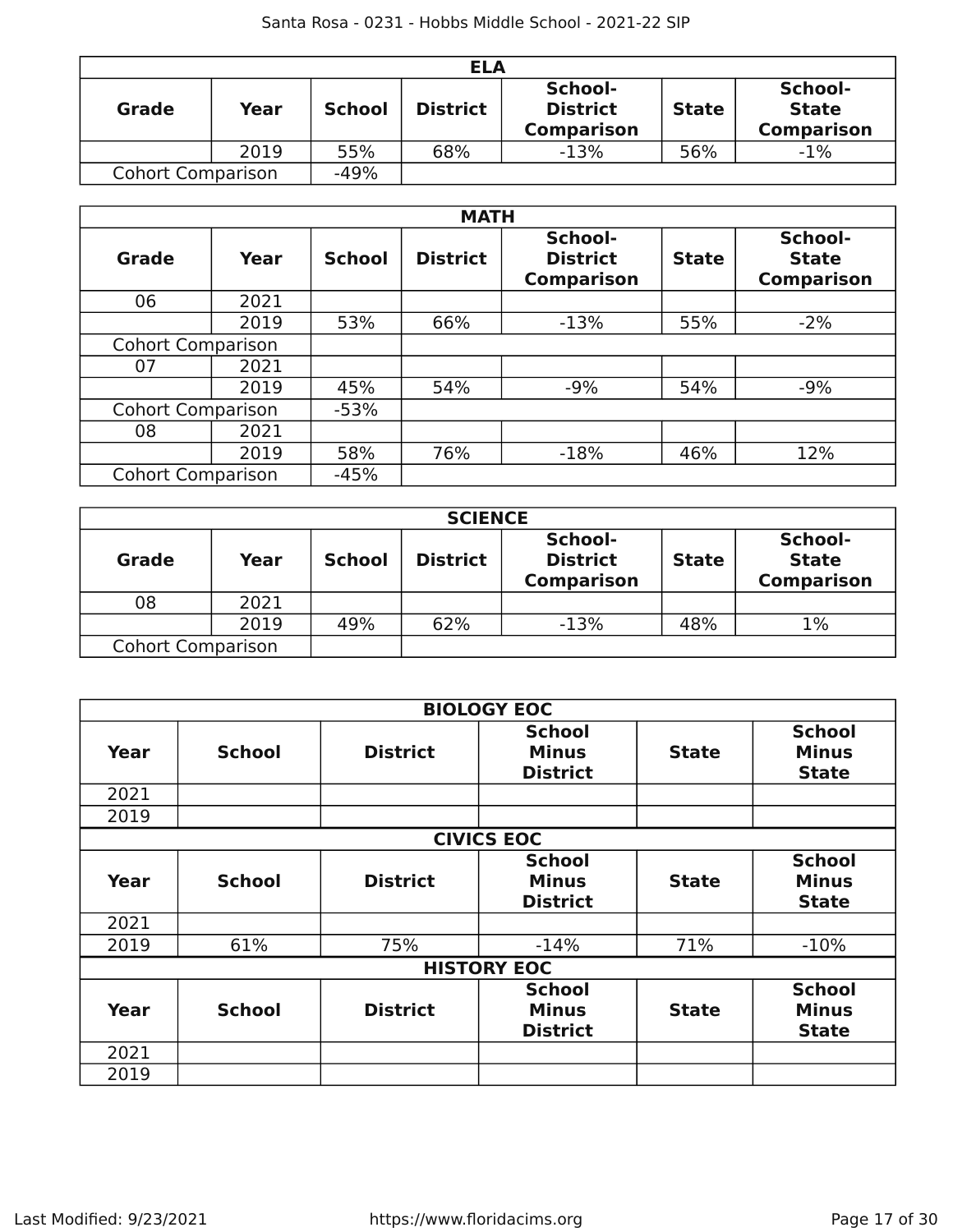| <b>ALGEBRA EOC</b> |               |                 |                                                  |              |                                               |
|--------------------|---------------|-----------------|--------------------------------------------------|--------------|-----------------------------------------------|
| Year               | <b>School</b> | <b>District</b> | <b>School</b><br><b>Minus</b><br><b>District</b> | <b>State</b> | <b>School</b><br><b>Minus</b><br><b>State</b> |
| 2021               |               |                 |                                                  |              |                                               |
| 2019               | 100%          | 73%             | 27%                                              | 61%          | 39%                                           |
|                    |               |                 | <b>GEOMETRY EOC</b>                              |              |                                               |
| Year               | <b>School</b> | <b>District</b> | <b>School</b><br><b>Minus</b><br><b>District</b> | <b>State</b> | <b>School</b><br><b>Minus</b><br><b>State</b> |
| 2021               |               |                 |                                                  |              |                                               |
| 2019               | 0%            | 66%             | $-66%$                                           | 57%          | $-57%$                                        |

#### **Grade Level Data Review - Progress Monitoring Assessments**

#### **Provide the progress monitoring tool(s) by grade level used to compile the below data.**

Progress monitoring tools include Renaissance STAR Reading, STAR Math, and Performance Matters/Unify assessments. STAR is an adaptive assessment whereas Performance Matters/ Unify is a static assessment. The types of assessments are reflected in the percentage rate differences between the two assessments.

|                    |                                             | Grade 6 |         |                |
|--------------------|---------------------------------------------|---------|---------|----------------|
|                    | Number/%<br>Proficiency                     | Fall    | Winter  | <b>Spring</b>  |
|                    | <b>All Students</b>                         | 206/52% | 226/44% | $\mathbf 0$    |
| English            | Economically<br>Disadvantaged               | 93/46%  | 108/36% | $\overline{0}$ |
| Language Arts      | <b>Students With</b><br><b>Disabilities</b> | 46/22%  | 52/14%  | $\mathbf 0$    |
|                    | English<br>Language<br>Learners             | 1/0%    | 1/0%    | $\mathbf 0$    |
|                    | Number/%<br>Proficiency                     | Fall    | Winter  | <b>Spring</b>  |
|                    | <b>All Students</b>                         | 202/60% | 225/55% | $\overline{0}$ |
| <b>Mathematics</b> | Economically<br>Disadvantaged               | 91/53%  | 107/47% | $\Omega$       |
|                    | <b>Students With</b><br><b>Disabilities</b> | 44/32%  | 52/29%  | $\overline{0}$ |
|                    | English<br>Language<br>Learners             | 1/0%    | 1/0%    | $\overline{0}$ |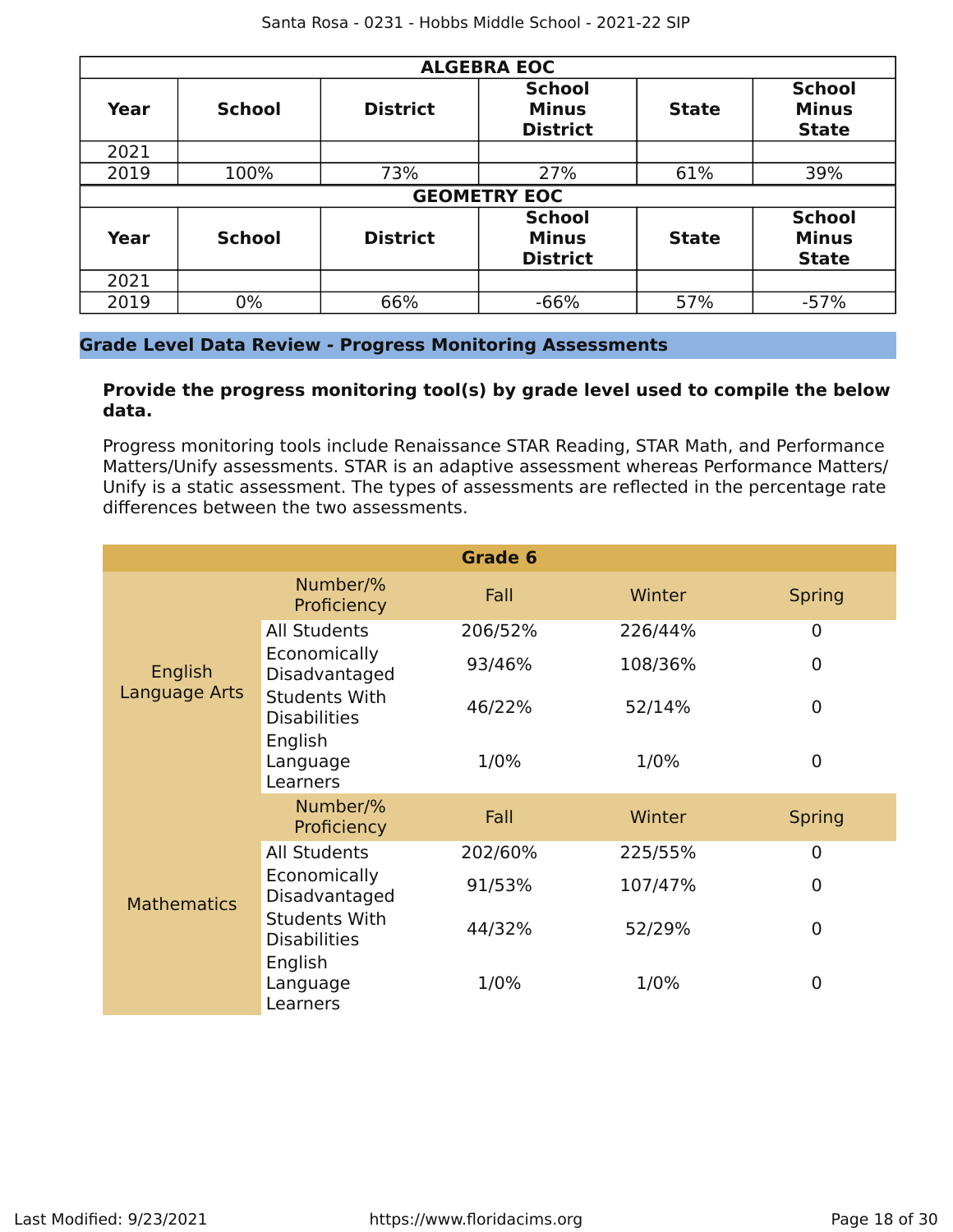|                    |                                             | <b>Grade 7</b> |             |                |
|--------------------|---------------------------------------------|----------------|-------------|----------------|
|                    | Number/%<br>Proficiency                     | Fall           | Winter      | <b>Spring</b>  |
|                    | <b>All Students</b>                         | 228/56%        | 240/55%     | $\mathbf 0$    |
| English            | Economically<br>Disadvantaged               | 110/53%        | 117/50%     | $\overline{0}$ |
| Language Arts      | <b>Students With</b><br><b>Disabilities</b> | 47/19%         | 45/29%      | $\mathbf 0$    |
|                    | English<br>Language<br>Learners             | 3/0%           | 3/0%        | $\mathbf 0$    |
|                    | Number/%<br>Proficiency                     | Fall           | Winter      | <b>Spring</b>  |
|                    | <b>All Students</b>                         | 206/56%        | 215/61%     | $\mathbf 0$    |
| <b>Mathematics</b> | Economically<br>Disadvantaged               | 104/54%        | 106/60%     | $\overline{0}$ |
|                    | <b>Students With</b><br><b>Disabilities</b> | 44/27%         | 44/34%      | $\mathbf 0$    |
|                    | English<br>Language<br>Learners             | 2/0%           | 3/33%       | $\mathbf 0$    |
|                    | Number/%<br>Proficiency                     | Fall           | Winter      | <b>Spring</b>  |
|                    | <b>All Students</b>                         | 41%            | 53%         | $\mathbf 0$    |
| <b>Civics</b>      | Economically<br>Disadvantaged               | $\mathbf 0$    | $\mathbf 0$ | $\mathbf 0$    |
|                    | <b>Students With</b><br><b>Disabilities</b> | $\mathbf 0$    | $\mathbf 0$ | $\mathbf 0$    |
|                    | English<br>Language<br>Learners             | 0              | 0           | $\mathbf 0$    |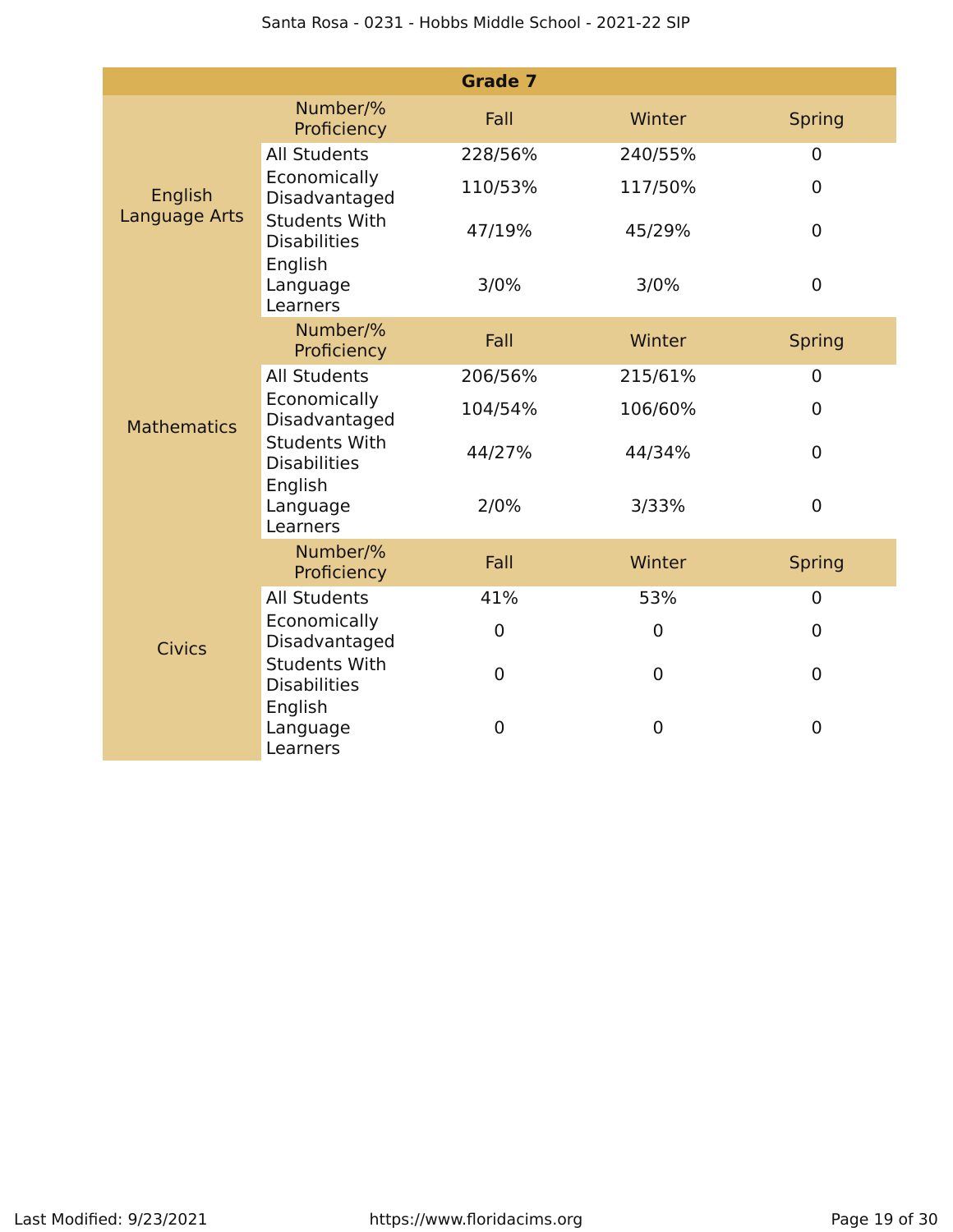|                    |                                             | <b>Grade 8</b> |                  |                  |
|--------------------|---------------------------------------------|----------------|------------------|------------------|
|                    | Number/%<br>Proficiency                     | Fall           | Winter           | <b>Spring</b>    |
|                    | <b>All Students</b>                         | 208/53%        | 223/53%          | $\boldsymbol{0}$ |
| English            | Economically<br>Disadvantaged               | 91/51%         | 98/45%           | $\overline{0}$   |
| Language Arts      | <b>Students With</b><br><b>Disabilities</b> | 33/21%         | 35/14%           | $\overline{0}$   |
|                    | English<br>Language<br>Learners             | $\mathbf 0$    | $\mathbf 0$      | $\pmb{0}$        |
|                    | Number/%<br>Proficiency                     | Fall           | Winter           | <b>Spring</b>    |
|                    | <b>All Students</b>                         | 153/41%        | 167/50%          | $\boldsymbol{0}$ |
| <b>Mathematics</b> | Economically<br>Disadvantaged               | 72/46%         | 79/50%           | $\overline{0}$   |
|                    | <b>Students With</b><br><b>Disabilities</b> | 31/19%         | 34/24%           | $\mathbf 0$      |
|                    | English<br>Language<br>Learners             | $\mathbf 0$    | $\boldsymbol{0}$ | $\pmb{0}$        |
|                    | Number/%<br>Proficiency                     | Fall           | Winter           | <b>Spring</b>    |
|                    | <b>All Students</b>                         | 41%            | 47%              | $\boldsymbol{0}$ |
| <b>Science</b>     | Economically<br>Disadvantaged               | $\mathbf 0$    | 0                | $\mathbf 0$      |
|                    | <b>Students With</b><br><b>Disabilities</b> | $\mathbf 0$    | $\mathbf 0$      | $\mathbf 0$      |
|                    | English<br>Language<br>Learners             | 0              | 0                | $\mathbf 0$      |

### **Subgroup Data Review**

|                  | <b>2021 SCHOOL GRADE COMPONENTS BY SUBGROUPS</b> |                  |                          |                                                  |                   |                           |             |                   |                     |                                        |                       |
|------------------|--------------------------------------------------|------------------|--------------------------|--------------------------------------------------|-------------------|---------------------------|-------------|-------------------|---------------------|----------------------------------------|-----------------------|
| <b>Subgroups</b> | <b>ELA</b><br>Ach.                               | <b>ELA</b><br>LG | <b>ELA</b><br>LG<br>L25% | <b>Math</b><br>Ach.                              | <b>Math</b><br>LG | Math<br>LG<br>L25%        | Sci<br>Ach. | <b>SS</b><br>Ach. | <b>MS</b><br>Accel. | Grad<br><b>Rate</b><br>2019-20 2019-20 | C & C<br><b>Accel</b> |
|                  |                                                  |                  |                          | <b>2019 SCHOOL GRADE COMPONENTS BY SUBGROUPS</b> |                   |                           |             |                   |                     |                                        |                       |
| <b>Subgroups</b> | <b>ELA</b><br>Ach.                               | <b>ELA</b><br>LG | <b>ELA</b><br>LG<br>L25% | <b>Math</b><br>Ach.                              | <b>Math</b><br>LG | <b>Math</b><br>LG<br>L25% | Sci<br>Ach. | <b>SS</b><br>Ach. | <b>MS</b><br>Accel. | Grad<br><b>Rate</b><br>2017-18 2017-18 | C & C<br><b>Accel</b> |
| <b>SWD</b>       | 23                                               | 46               | 43                       | 33                                               | 51                | 50                        | 26          | 44                | 9                   |                                        |                       |
| <b>BLK</b>       | 33                                               | 44               | 40                       | 31                                               | 44                | 43                        | 18          | 65                |                     |                                        |                       |
| <b>HSP</b>       | 65                                               | 64               |                          | 57                                               | 45                | 20                        | 58          | 56                |                     |                                        |                       |
| <b>MUL</b>       | 47                                               | 51               | 56                       | 48                                               | 45                | 53                        | 50          | 50                | 31                  |                                        |                       |
| <b>WHT</b>       | 53                                               | 53               | 43                       | 61                                               | 54                | 57                        | 52          | 65                | 43                  |                                        |                       |
| <b>FRL</b>       | 42                                               | 49               | 42                       | 50                                               | 49                | 51                        | 45          | 51                | 32                  |                                        |                       |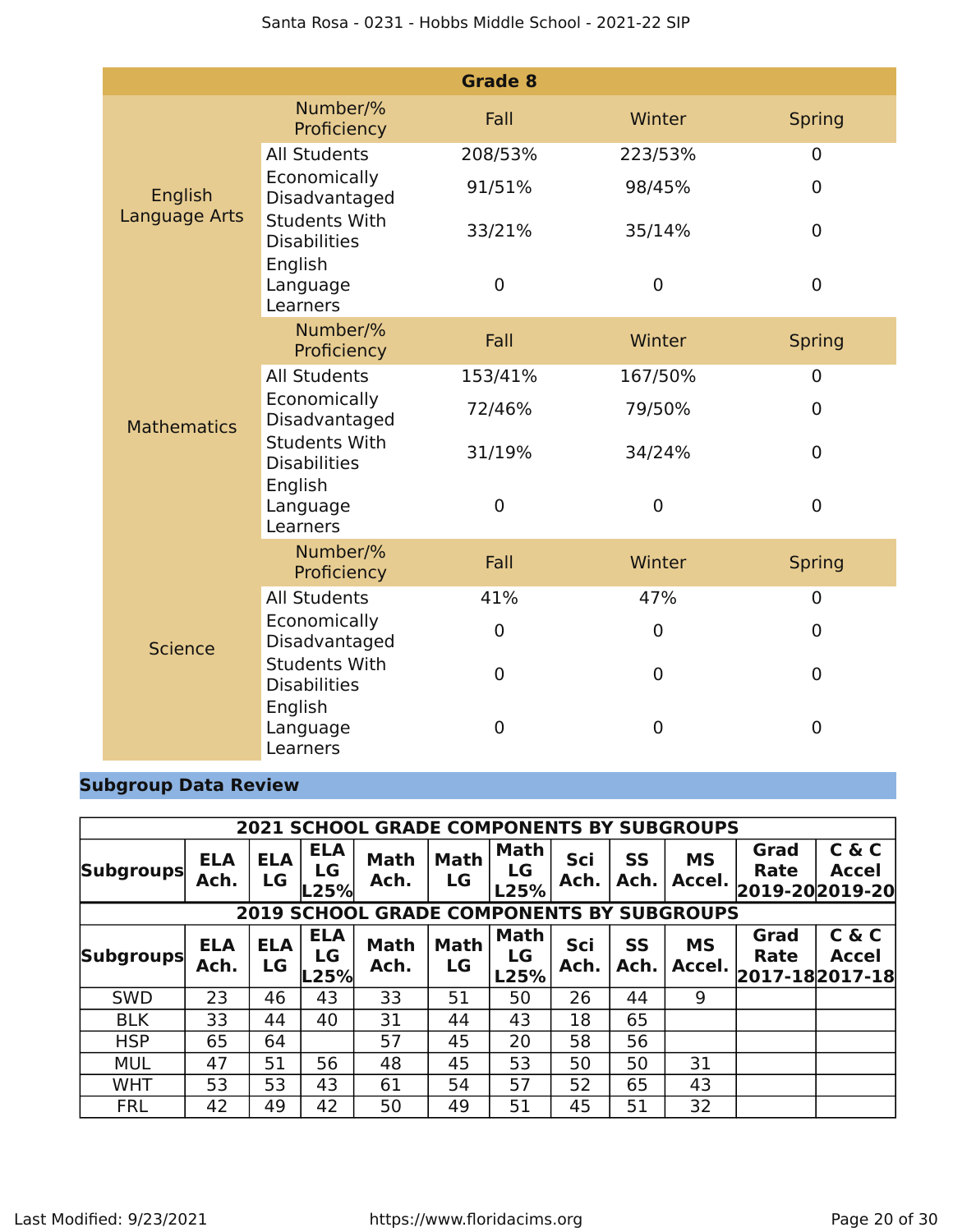|                  | <b>2018 SCHOOL GRADE COMPONENTS BY SUBGROUPS</b> |                  |                          |                     |                   |                           |             |                   |                     |                                 |                       |
|------------------|--------------------------------------------------|------------------|--------------------------|---------------------|-------------------|---------------------------|-------------|-------------------|---------------------|---------------------------------|-----------------------|
| <b>Subgroups</b> | <b>ELA</b><br>Ach.                               | <b>ELA</b><br>LG | <b>ELA</b><br>LG<br>L25% | <b>Math</b><br>Ach. | <b>Math</b><br>LG | <b>Math</b><br>LG<br>L25% | Sci<br>Ach. | <b>SS</b><br>Ach. | <b>MS</b><br>Accel. | Grad<br>Rate<br>2016-17 2016-17 | C & C<br><b>Accel</b> |
| <b>SWD</b>       | 18                                               | 35               | 32                       | 33                  | 56                | 53                        | 23          | 51                |                     |                                 |                       |
| <b>BLK</b>       | 43                                               | 41               | 19                       | 34                  | 45                | 42                        | 29          |                   | 60                  |                                 |                       |
| <b>HSP</b>       | 50                                               | 50               | 91                       | 70                  | 72                | 62                        | 54          | 71                | 45                  |                                 |                       |
| <b>MUL</b>       | 42                                               | 47               | 48                       | 54                  | 62                | 48                        | 52          | 55                | 71                  |                                 |                       |
| <b>WHT</b>       | 55                                               | 52               | 43                       | 69                  | 65                | 57                        | 64          | 74                | 64                  |                                 |                       |
| <b>FRL</b>       | 42                                               | 47               | 42                       | 53                  | 58                | 54                        | 40          | 67                | 26                  |                                 |                       |

#### **ESSA Data Review**

This data has been updated for the 2018-19 school year as of 7/16/2019.

| <b>ESSA Federal Index</b>                                                       |                 |
|---------------------------------------------------------------------------------|-----------------|
| ESSA Category (TS&I or CS&I)                                                    | <b>TS&amp;I</b> |
| <b>OVERALL Federal Index - All Students</b>                                     | 52              |
| <b>OVERALL Federal Index Below 41% All Students</b>                             | <b>NO</b>       |
| <b>Total Number of Subgroups Missing the Target</b>                             | $\overline{2}$  |
| Progress of English Language Learners in Achieving English Language Proficiency |                 |
| <b>Total Points Earned for the Federal Index</b>                                | 469             |
| Total Components for the Federal Index                                          | 9               |
| <b>Percent Tested</b>                                                           | 99%             |
| <b>Subgroup Data</b>                                                            |                 |
| <b>Students With Disabilities</b>                                               |                 |
| Federal Index - Students With Disabilities                                      | 36              |
| Students With Disabilities Subgroup Below 41% in the Current Year?              | <b>YES</b>      |
| Number of Consecutive Years Students With Disabilities Subgroup Below 32%       | $\mathbf 0$     |
| <b>English Language Learners</b>                                                |                 |
| Federal Index - English Language Learners                                       |                 |
| English Language Learners Subgroup Below 41% in the Current Year?               | N/A             |
| Number of Consecutive Years English Language Learners Subgroup Below 32%        | $\mathbf 0$     |
| <b>Asian Students</b>                                                           |                 |
| Federal Index - Asian Students                                                  |                 |
| Asian Students Subgroup Below 41% in the Current Year?                          | N/A             |
| Number of Consecutive Years Asian Students Subgroup Below 32%                   | 0               |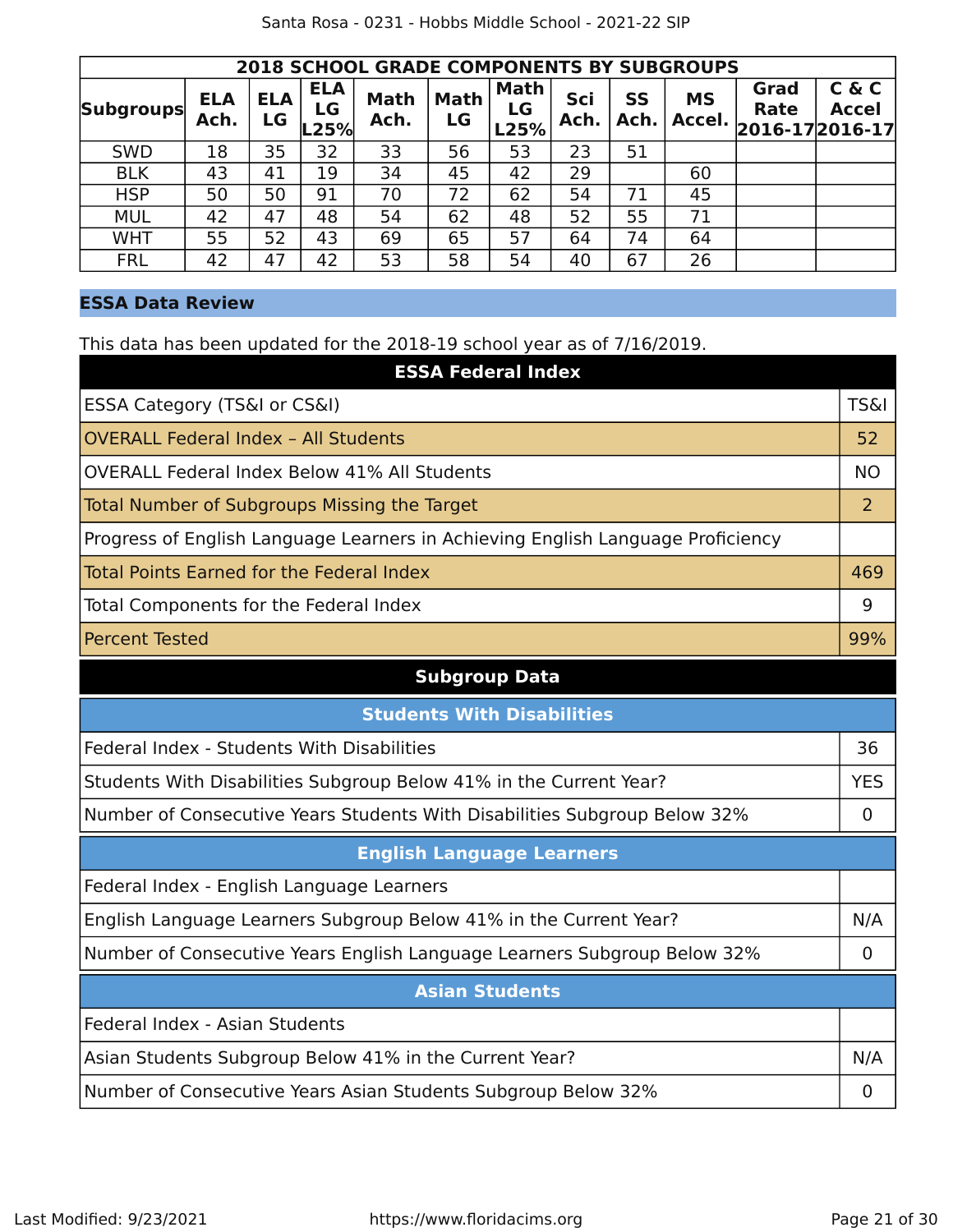Santa Rosa - 0231 - Hobbs Middle School - 2021-22 SIP

| <b>Black/African American Students</b>                                                |             |
|---------------------------------------------------------------------------------------|-------------|
| Federal Index - Black/African American Students                                       | 40          |
| Black/African American Students Subgroup Below 41% in the Current Year?               | <b>YES</b>  |
| Number of Consecutive Years Black/African American Students Subgroup Below 32%        | 0           |
| <b>Hispanic Students</b>                                                              |             |
| Federal Index - Hispanic Students                                                     | 52          |
| Hispanic Students Subgroup Below 41% in the Current Year?                             | <b>NO</b>   |
| Number of Consecutive Years Hispanic Students Subgroup Below 32%                      | 0           |
| <b>Multiracial Students</b>                                                           |             |
| Federal Index - Multiracial Students                                                  | 48          |
| Multiracial Students Subgroup Below 41% in the Current Year?                          | <b>NO</b>   |
| Number of Consecutive Years Multiracial Students Subgroup Below 32%                   | 0           |
| <b>Native American Students</b>                                                       |             |
| Federal Index - Native American Students                                              |             |
| Native American Students Subgroup Below 41% in the Current Year?                      | N/A         |
| Number of Consecutive Years Native American Students Subgroup Below 32%               | $\mathbf 0$ |
| <b>Pacific Islander Students</b>                                                      |             |
| Federal Index - Pacific Islander Students                                             |             |
| Pacific Islander Students Subgroup Below 41% in the Current Year?                     | N/A         |
| Number of Consecutive Years Pacific Islander Students Subgroup Below 32%              | 0           |
| <b>White Students</b>                                                                 |             |
| Federal Index - White Students                                                        | 53          |
| White Students Subgroup Below 41% in the Current Year?                                | <b>NO</b>   |
| Number of Consecutive Years White Students Subgroup Below 32%                         | 0           |
| <b>Economically Disadvantaged Students</b>                                            |             |
| Federal Index - Economically Disadvantaged Students                                   | 46          |
| Economically Disadvantaged Students Subgroup Below 41% in the Current Year?           | <b>NO</b>   |
| Number of Consecutive Years Economically Disadvantaged Students Subgroup Below<br>32% | 0           |

**Analysis**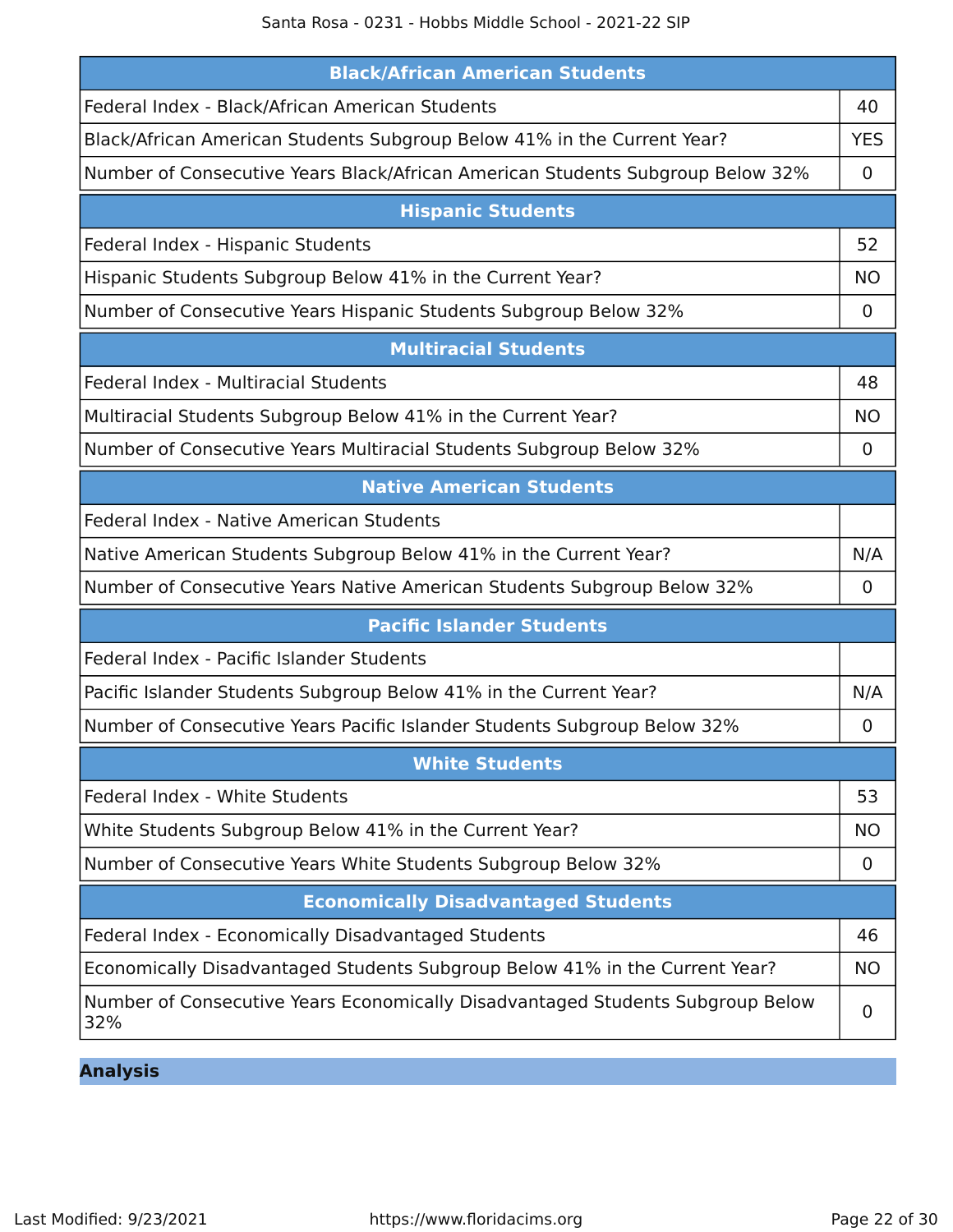#### **Data Analysis**

Answer the following analysis questions using the progress monitoring data and state assessment data, if applicable.

#### **What trends emerge across grade levels, subgroups and core content areas?**

In reviewing our progress monitoring data, our Students With Disabilities (SWD) consistently perform lower than their non-disabled peers.

Based on the 2020-21 winter progress monitoring scores, only 14% of our 6th grade students were proficient on ELA and only 29% of our 6th grade students were proficient on math, compared to 44% and 55% proficiency rates for all students.

Based on the 2020-21 winter progress monitoring scores, only 29% of our 7th grade students were proficient on ELA and only 34% of our 7th grade students were proficient on math, compared to 55% and 61% proficiency rates for all students.

Based on the 2020-21 winter progress monitoring scores, only 14% of our 8th grade students were proficient on ELA and only 24% of our 8th grade students were proficient on math, compared to 53% and 50% proficiency rates for all students.

#### **What data components, based off progress monitoring and 2019 state assessments, demonstrate the greatest need for improvement?**

In reviewing our state assessment scores (2020-21), 7th grade math, 8th grade ELA, and science were our lowest reporting categories. Only 36% of our 7th grade math students were proficient. Only 42% of our 8th grade ELA students were proficient. Only 44% of our 8th grade science students were proficient.

#### **What were the contributing factors to this need for improvement? What new actions would need to be taken to address this need for improvement?**

7th grade math is expected, because our 7th grade advanced students take the 8th grade FSA test. In both 8th grade ELA and 8th grade science, we had new teachers teaching those subjects. Both teachers have returned this school year and are teaching the same subject, so we are hoping this continuity will affect achievement in these areas. To help address the 7th grade math scores, my 7th grade math teachers are participating in a reluctant learner PLC. Through these studies, my math teachers are learning strategies to encourage open discourse in math classes. To help the 8th grade ELA scores, my literacy coach is providing monthly professional development to ELA teachers. For example, in September, my coach is teaching my teachers how to use the textbook resources to help support struggling learners. These topics will vary throughout the year, with the goal of helping ELA teachers support struggling learners and, in general, to be better teachers to all students.

#### **What data components, based off progress monitoring and 2019 state assessments, showed the most improvement?**

Hobbs saw growth in both civics and 7th grade ELA proficiency. These two reporting categories saw growth, over 2018-19 assessment results. In 2018-19, only 49% of our 7th grades students were proficient in ELA. In 2020-21, 52% of our 7th grade students were proficient in ELA. In 2018-19, only 61% of our students were proficient in civics. In 2020-21, 71% of our students were proficient in civics.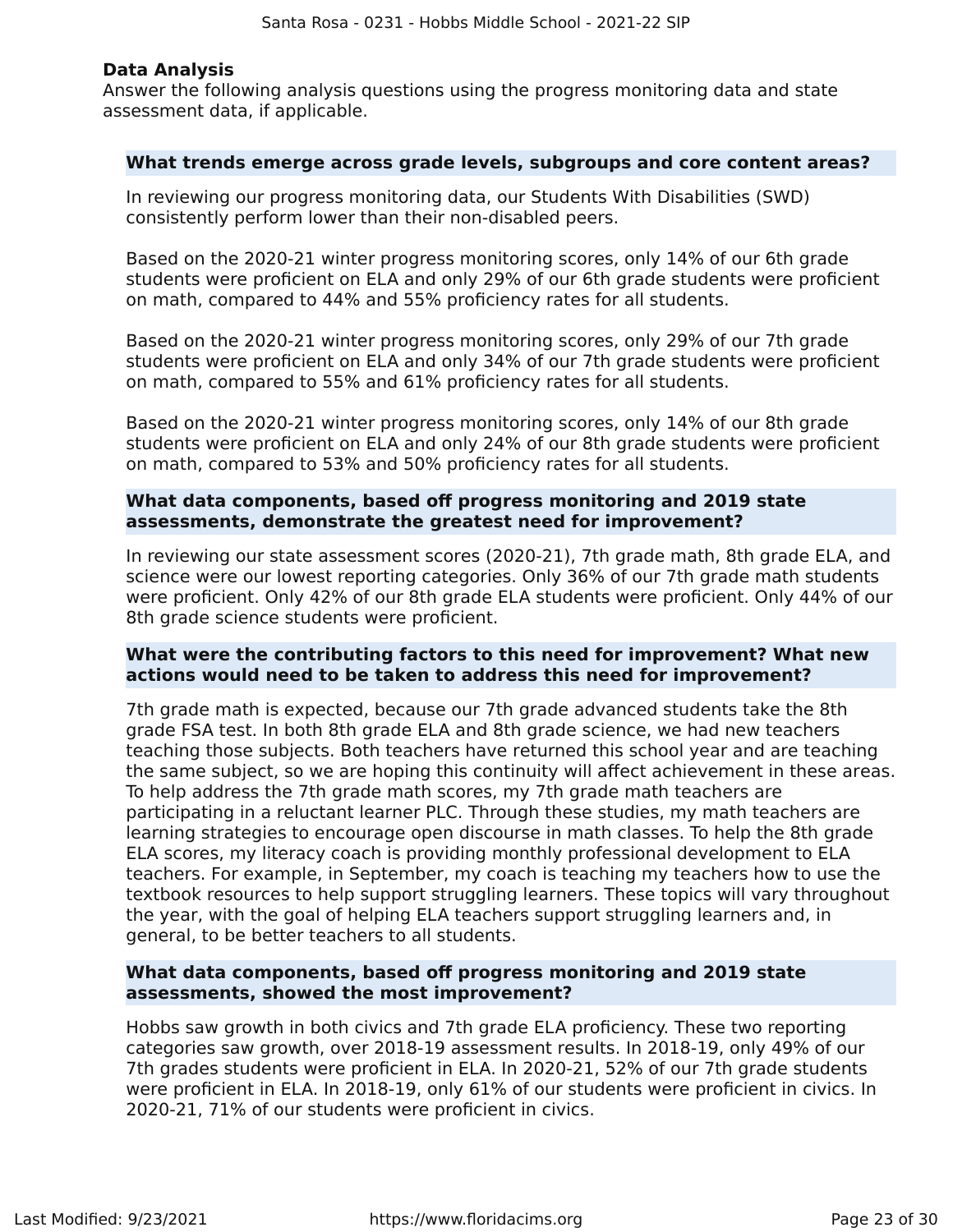#### **What were the contributing factors to this improvement? What new actions did your school take in this area?**

Staff procurement and development; using veteran and experienced teachers to teach Civics. As well, we used a literacy teacher in three of our Civics classrooms to work with our Tier II literacy students, to help them read and process the Civics curriculum.

#### **What strategies will need to be implemented in order to accelerate learning?**

To continue to accelerate learning, Hobbs needs consistency in our faculty and staff. For three of my four years, I have had significant turnover in my staff (for example, many staff retired). This has allowed me to hire new teachers, but it also takes time to settle a new staff. Now that a consistent staff is in place, we will accelerate learning by encouraging teacher efficacy with this staff.

#### **Based on the contributing factors and strategies identified to accelerate learning, describe the professional development opportunities that will be provided at the school to support teachers and leaders.**

Math teachers are participating this year in a Reluctant Learners PLC. They will be studying strategies and resources to help struggling learners participate more in math class. ELA teachers will be participating in Coffee Chats. These monthly meetings will be with the Hobbs Middle literacy coach. At these trainings, they will be reviewing data and participating in literacy professional development. All teachers will be writing a My Learning Plan professional development plan. Through these plans, they will write and track goal statements, related to teacher and student needs. Teachers will participate in personal professional development throughout the year, aligned to their goal statements. Also, all grade level teachers will participate in two MTSS meetings each quarter (one at mid-term, and one just after the end of a quarter).

#### **Provide a description of the additional services that will be implemented to ensure sustainability of improvement in the next year and beyond.**

To ensure sustainability of improvement, Hobbs will continue to advance our climate and culture initiatives. For example, we are starting a 'Wow Wednesday' initiative, where we take time each week to celebrate each other and the good work that we're doing. We also currently have a 'Teacher of the Month' program. As well, we have developed as a faculty and staff a Social Contract that we will use, to keep our interactions with each other positive and productive. These are just some of the examples of how Hobbs will create a culture that recruits and retains the best teachers we can find.

### **Part III: Planning for Improvement**

<span id="page-23-0"></span>**Areas of Focus:**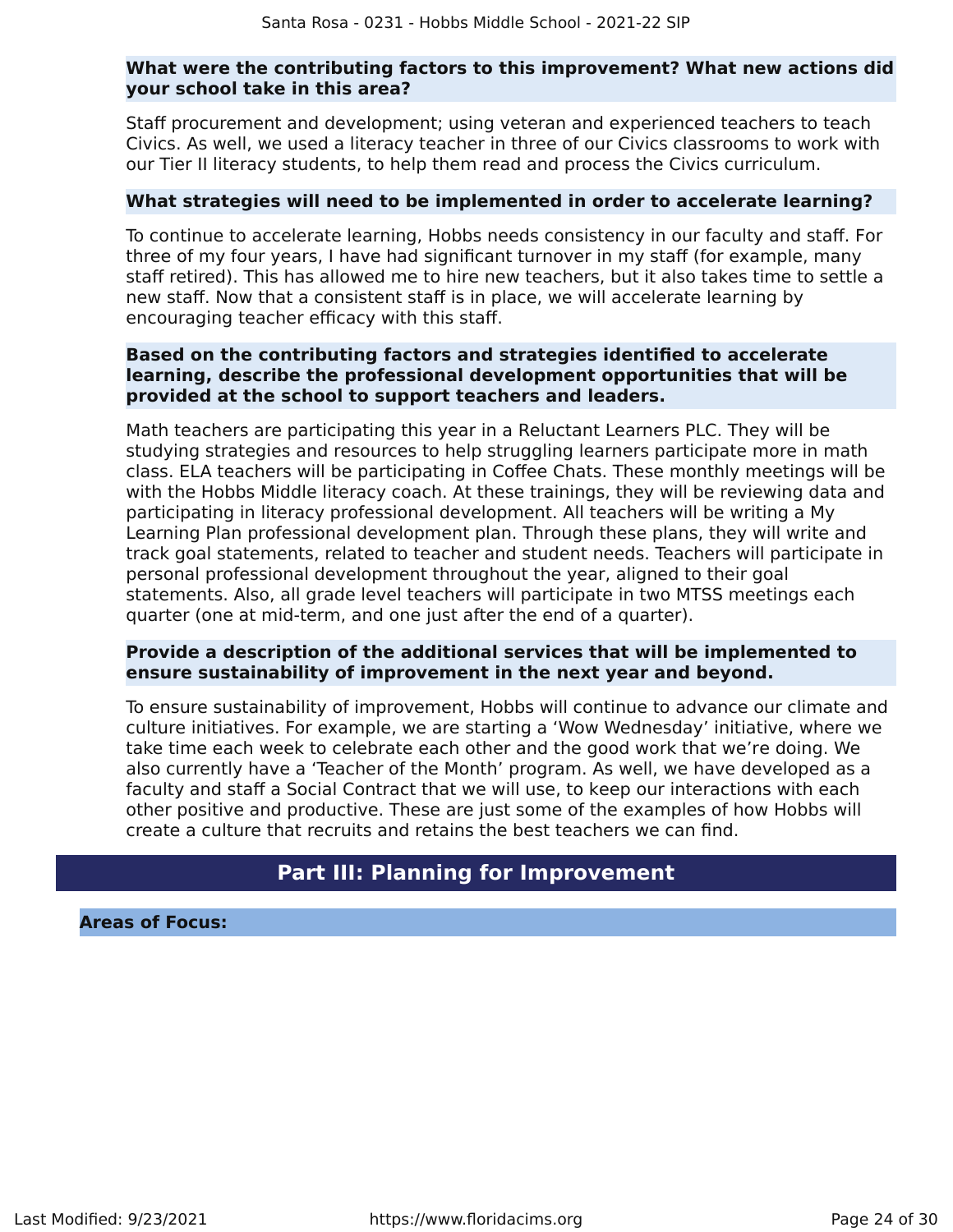|                                                      | #1. ESSA Subgroup specifically relating to Outcomes for Multiple Subgroups                                                                                                                                                                                                                                                                                                                                                                                                                                                                                                                                                                                                                                                                                                                                              |
|------------------------------------------------------|-------------------------------------------------------------------------------------------------------------------------------------------------------------------------------------------------------------------------------------------------------------------------------------------------------------------------------------------------------------------------------------------------------------------------------------------------------------------------------------------------------------------------------------------------------------------------------------------------------------------------------------------------------------------------------------------------------------------------------------------------------------------------------------------------------------------------|
|                                                      | The SWD subgroup is identified as an area of focus because those students<br>scored far less proficient as compared to their non-disabled peers.                                                                                                                                                                                                                                                                                                                                                                                                                                                                                                                                                                                                                                                                        |
|                                                      | Based on the 2020-21 winter progress monitoring scores, only 14% of our 6th<br>grade students were proficient on ELA and only 29% of our 6th grade<br>students were proficient on math, compared to 44% and 55% proficiency<br>rates for all students.                                                                                                                                                                                                                                                                                                                                                                                                                                                                                                                                                                  |
| <b>Area of</b><br><b>Focus</b><br><b>Description</b> | Based on the 2020-21 winter progress monitoring scores, only 29% of our 7th<br>grade students were proficient on ELA and only 34% of our 7th grade<br>students were proficient on math, compared to 55% and 61% proficiency<br>rates for all students.                                                                                                                                                                                                                                                                                                                                                                                                                                                                                                                                                                  |
| and<br><b>Rationale:</b>                             | Based on the 2020-21 winter progress monitoring scores, only 14% of our 8th<br>grade students were proficient on ELA and only 24% of our 8th grade<br>students were proficient on math, compared to 53% and 50% proficiency<br>rates for all students.                                                                                                                                                                                                                                                                                                                                                                                                                                                                                                                                                                  |
|                                                      | The SWD subgroup is identified as an area of focus because those students<br>scored far less proficient as compared to their non-disabled peers.                                                                                                                                                                                                                                                                                                                                                                                                                                                                                                                                                                                                                                                                        |
|                                                      | As well, based on the 2019 subgroup data, only 33% of our Black subgroup<br>scored proficient in ELA and only 31% of our Black subgroup scored proficient<br>in Math. Our goal is for at least 40% of these students to be proficient in both<br>content areas.                                                                                                                                                                                                                                                                                                                                                                                                                                                                                                                                                         |
| <b>Measureable</b><br><b>Outcome:</b>                | We'd like to see 40% or more of our SWD and 40% or more of our Black<br>subgroup proficient in math and/or ELA, as measured by the progress<br>monitoring tests (STAR math and reading) that we give each school year. As<br>well, our goal is for at least 40% of these students to be proficient in both<br>content areas.                                                                                                                                                                                                                                                                                                                                                                                                                                                                                            |
| <b>Monitoring:</b>                                   | We will measure this area of focus with progress monitoring tests (STAR math<br>and reading).                                                                                                                                                                                                                                                                                                                                                                                                                                                                                                                                                                                                                                                                                                                           |
| <b>Person</b><br>responsible<br>for                  | Brandon Koger (kogerb@santarosa.k12.fl.us)                                                                                                                                                                                                                                                                                                                                                                                                                                                                                                                                                                                                                                                                                                                                                                              |
| monitoring<br>outcome:                               |                                                                                                                                                                                                                                                                                                                                                                                                                                                                                                                                                                                                                                                                                                                                                                                                                         |
| <b>Evidence-</b><br>based<br><b>Strategy:</b>        | In his research, John Hattie identified teacher efficacy as a strategy that has<br>potential to considerably accelerate student achievement. In other words, it<br>is important to have teachers that have high expectations, and that apply<br>these expectations to students. This will be especially important for our<br>SWDs and our Black subgroup. They can be successful; we must have these<br>expectations for them. To help encourage this, we will utilize two strategies:<br>the language of self-efficacy and goal setting. The language of self-efficacy<br>will be practiced in data chats with ELA and math teachers (three times a<br>year). Goal setting will be practiced when ELA and math teachers set<br>progress monitoring goals for their SWD and Black subgroups (measured<br>through STAR). |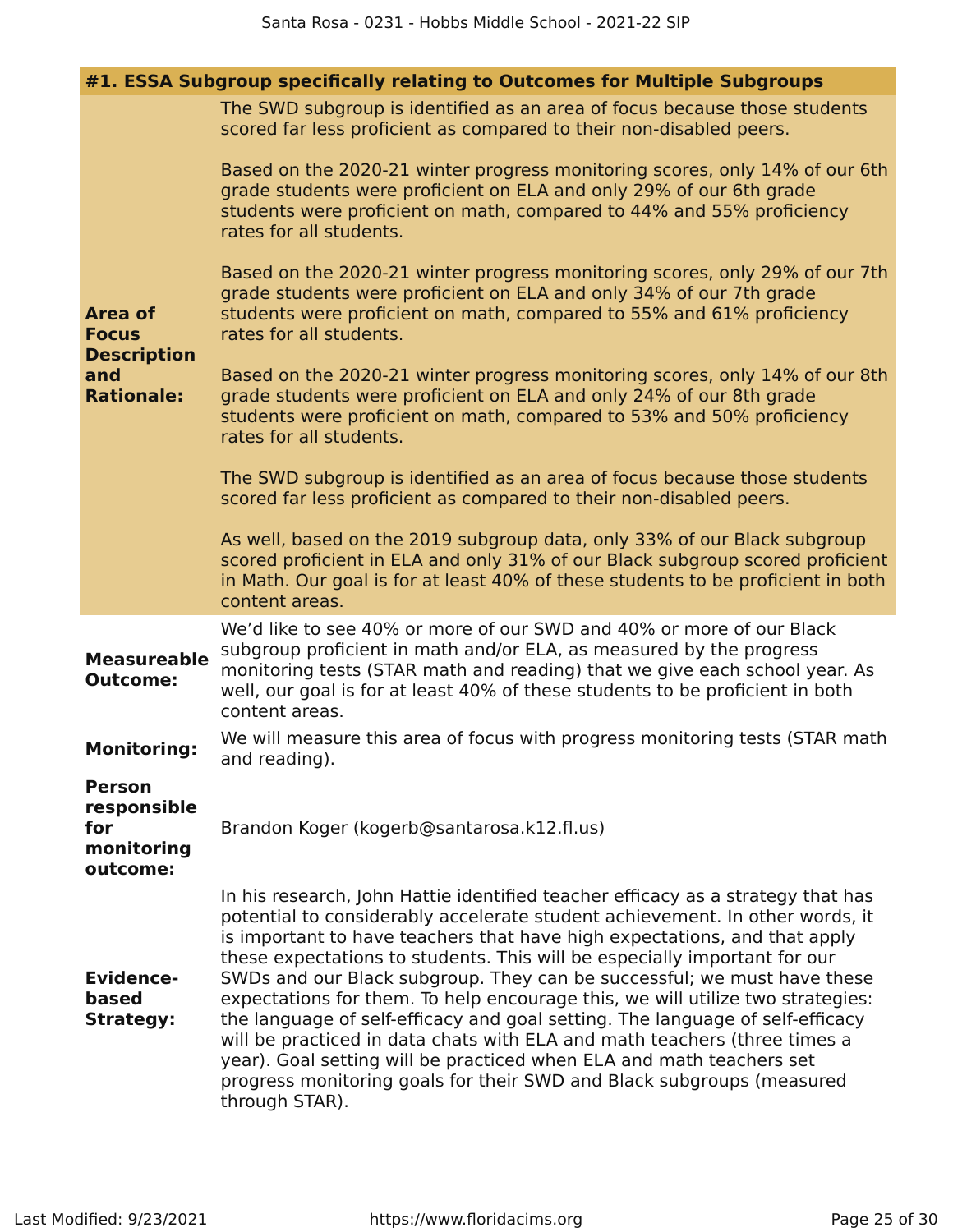| <b>Rationale</b> | This is the strategy that Hattie identified as most influential. As well, we often |
|------------------|------------------------------------------------------------------------------------|
| for              | struggle to hold our SWDs to high expectations. Yes, learning is difficult for     |
| <b>Evidence-</b> | them, but they can do it, provided the supports that help them overcome            |
| based            | their disabilities.                                                                |
| <b>Strategy:</b> |                                                                                    |

#### **Action Steps to Implement**

To help both of our subgroups, we will utilize two strategies: the language of self-efficacy and goal setting. The language of self-efficacy will be practiced in data chats with ELA and math teachers (three times a year). Goal setting will be practiced when ELA and math teachers set progress monitoring goals for their SWD and Black subgroups (measured through STAR). These subgroups will be asked to set goals for their own performance, and not goals that compare themselves to other students. In his research on self-efficacy, Albert Bandura found that "statements or teaching practices that compare students' performance against each other may raise the self-efficacy of the top students, but is likely to lower the self-efficacy of the rest of the class" (https://serc.carleton.edu/NAGTWorkshops/affective/efficacy.html).

#### **Person**

**Responsible** Brandon Koger (kogerb@santarosa.k12.fl.us)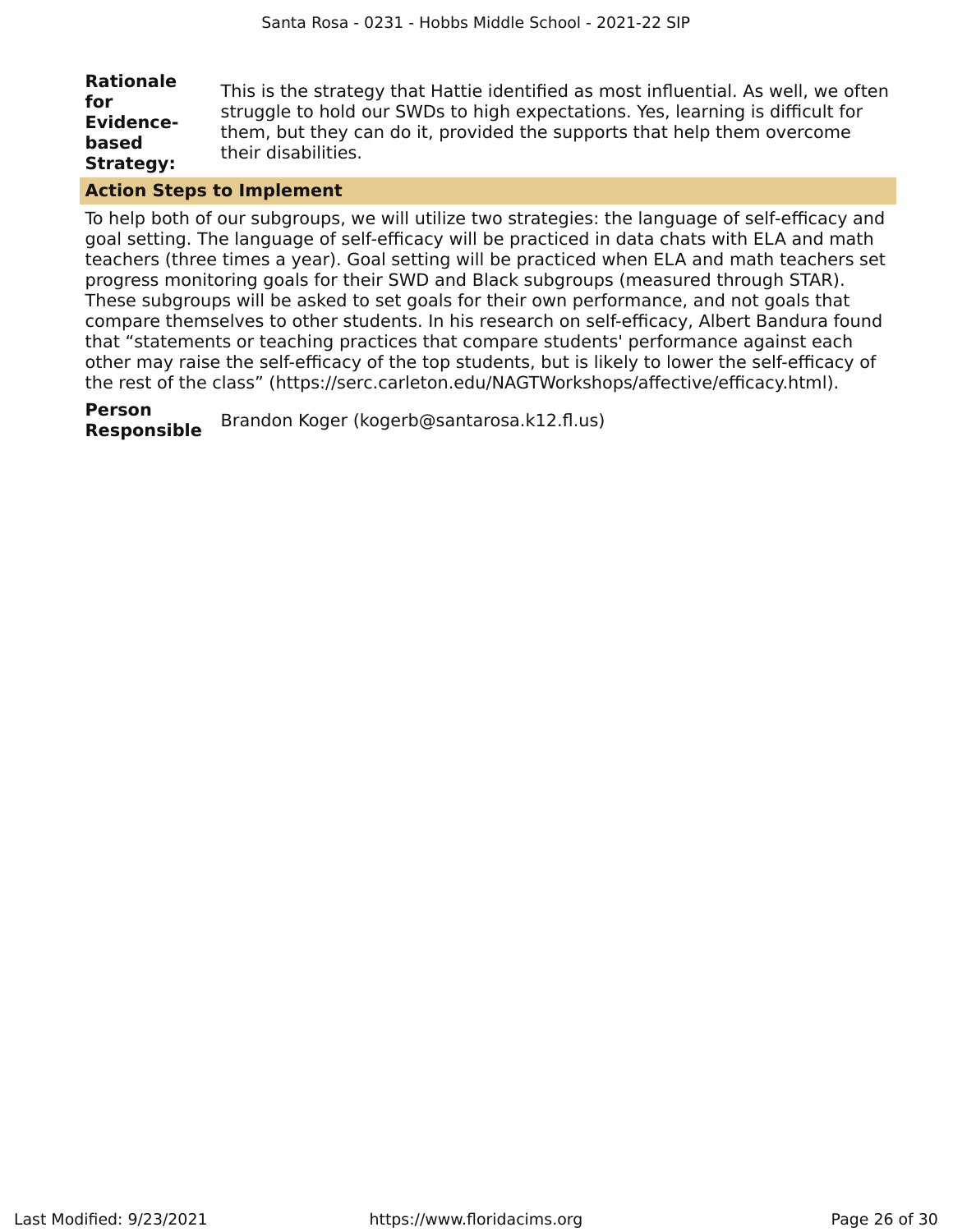|                                                                                  | #2. Culture & Environment specifically relating to Student Attendance                                                                                                                                                                                                                                                                                                                                                                                                                                                                                                                                                                                |
|----------------------------------------------------------------------------------|------------------------------------------------------------------------------------------------------------------------------------------------------------------------------------------------------------------------------------------------------------------------------------------------------------------------------------------------------------------------------------------------------------------------------------------------------------------------------------------------------------------------------------------------------------------------------------------------------------------------------------------------------|
| <b>Area of</b><br><b>Focus</b><br><b>Description</b><br>and<br><b>Rationale:</b> | For our current students, 28% of them last year had attendance rates below<br>90%. Students that are absent from school struggle to learn.                                                                                                                                                                                                                                                                                                                                                                                                                                                                                                           |
| <b>Outcome:</b>                                                                  | <b>Measureable</b> We'd like to decrease the number of students with attendance rates below<br>90%. We like to improve this number from 28% to 20% or less.                                                                                                                                                                                                                                                                                                                                                                                                                                                                                          |
| <b>Monitoring:</b>                                                               | Administration will regularly monitor attendance rates of students. These<br>rates will be reviewed at each administrative team meeting.                                                                                                                                                                                                                                                                                                                                                                                                                                                                                                             |
| <b>Person</b><br>responsible<br>for<br>monitoring<br>outcome:                    | Brandon Koger (kogerb@santarosa.k12.fl.us)                                                                                                                                                                                                                                                                                                                                                                                                                                                                                                                                                                                                           |
| <b>Evidence-</b><br>based<br><b>Strategy:</b>                                    | Administration has reviewed and refined our school-based truancy plan. We<br>have clarified roles and responsibilities, which we hope will make our<br>response to truancy more effective. As a specific strategy to influence<br>attendance rates, each Tier II and/or Tier III truancy student will be assigned<br>a mentor from the administrative team. Mentors will monitor their students<br>twice a month.                                                                                                                                                                                                                                    |
| <b>Rationale</b><br>for<br><b>Evidence-</b><br>based<br><b>Strategy:</b>         | Attendance is one of the most critical factors to student success. It is<br>straightforward: students that are regularly absent from school miss valuable<br>instructional time. From the Santa Rosa County School district's attendance<br>matters brochure, "National research has identified students who miss 10%<br>of a school year as "at -risk" of dropping out of school before earning a high<br>school diploma. The Santa Rosa School District adheres to this research."<br>As well, administration has self-identified this as an area of weakness for the<br>2020-21 school year. With all that we struggled with during the pandemic, |
|                                                                                  | truancy did not receive the attention it should have. We plan to correct that<br>for the 2020-21 school year.                                                                                                                                                                                                                                                                                                                                                                                                                                                                                                                                        |

#### **Action Steps to Implement**

For each student that is Tier II and/or Tier III for truancy, they will be assigned a mentor from the administrative team.

1. Gloria Morris, attendance clerk at Hobbs, will daily monitor attendance. Ms. Morris will initiate truancy plans and identify students that are at Tier I.

2. Ms. Morris will monitor students that are at Tier I. If they move to Tier II, Tom Horne, dean of students at Hobbs, will present the student at the weekly administrative team meetings. 3. At the weekly administrative team meetings, Mr. Horne will assign a mentor from the administrative team meeting to the Tier II and/or Tier III truancy students.

4. The Tier II and Tier III truancy students will be monitored by the administrative contact twice a month.

5. The Tier II and Tier III truancy students will be discussed weekly at the administrative team meetings.

**Person Responsible** Thomas Horne (hornet@santarosa.k12.fl.us)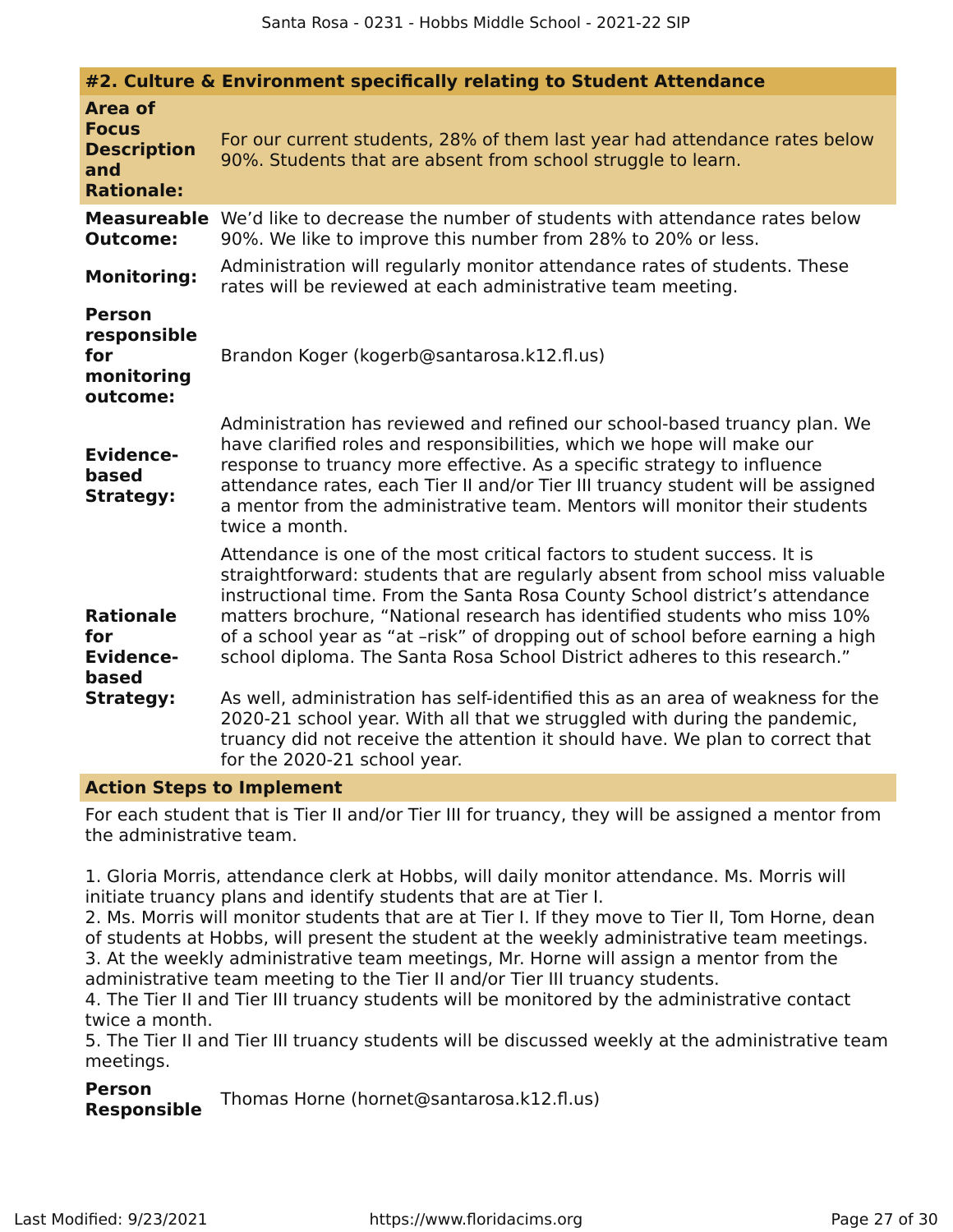| #3. Instructional Practice specifically relating to ELA                          |                                                                                                                                                                                                                                                                                                                                                                                                                                                                                                                                                                                                                        |
|----------------------------------------------------------------------------------|------------------------------------------------------------------------------------------------------------------------------------------------------------------------------------------------------------------------------------------------------------------------------------------------------------------------------------------------------------------------------------------------------------------------------------------------------------------------------------------------------------------------------------------------------------------------------------------------------------------------|
| <b>Area of</b><br><b>Focus</b><br><b>Description</b><br>and<br><b>Rationale:</b> | Based on an analysis of our state assessment component scores, the percent<br>proficiency for our ELA students was lower than our math students. Only 47%<br>of our students were measured proficient on the 2020-21 ELA state<br>standardized assessments.                                                                                                                                                                                                                                                                                                                                                            |
| <b>Outcome:</b><br><b>Monitoring:</b>                                            | <b>Measureable</b> The district average for proficiency in ELA was 59%. Hobbs would like have<br>the same success, increasing 47% proficient to 59%.<br>Hobbs will have regular data chats: administrative team (weekly), Tier II and<br>Tier III ELA program meetings (twice a quarter), and after each progress<br>monitoring assessment (three times a year).                                                                                                                                                                                                                                                       |
| <b>Person</b><br>responsible<br>for<br>monitoring<br>outcome:                    | Brandon Koger (kogerb@santarosa.k12.fl.us)                                                                                                                                                                                                                                                                                                                                                                                                                                                                                                                                                                             |
| <b>Evidence-</b><br>based<br><b>Strategy:</b>                                    | In Leverage Leadership 2.0, Paul Bambrick-Santoyo discussed the importance<br>of data driven instruction. As a result, the Hobbs Middle literacy coach will<br>meet with our Tier II and Tier III ELA teachers twice a quarter (more as<br>needed) to review data about our Tier II and Tier III ELA students. These<br>meetings will be used to review grades and data from the Tier III intervention<br>programs (Language Live and iLit45). The grades and data will help decide<br>course of action for students, as well as what professional development to<br>deliver to our Tier II and Tier III ELA students. |
| <b>Rationale</b><br>for<br><b>Evidence-</b><br>based<br><b>Strategy:</b>         | Our Tier II and Tier III ELA students have historically underperformed. With<br>data, we can better identify skills deficiencies. From there, we can provide<br>professional development to teachers, so they can teach better to the skills<br>deficiencies that our students have. It is in these experiences that students<br>will be provided instruction that will help bridge the cognitive gaps that are<br>keeping them from being proficient in ELA.                                                                                                                                                          |

#### **Action Steps to Implement**

1. The Hobbs Middle Tier II and Tier III ELA teachers will be asked to identify focus groups. They will do this based on anecdotal evidence in their Tier II and Tier III classrooms (professional judgement), as well as by reviewing grades in the Tier I ELA classes. 2. Our literacy coach, Dani Fowler, will meet with these teachers and will data track these students. Sources of data will include: STAR scores, Tier I ELA grades, and assessment data from the Tier II and Tier III literacy programs.

3. Ms. Fowler will meet with administration every two weeks to review these students. Data will be reviewed (grades and assessment data from the Tier III intervention programs (Language Live and iLit45).

4. Ms. Fowler will identify professional development opportunities for the Tier II and Tier III literacy teachers, based upon these reviews and the needs of the teachers and students.

**Person Responsible** Dani Fowler (fowlerd@santarosa.k12.fl.us)

**Additional Schoolwide Improvement Priorities**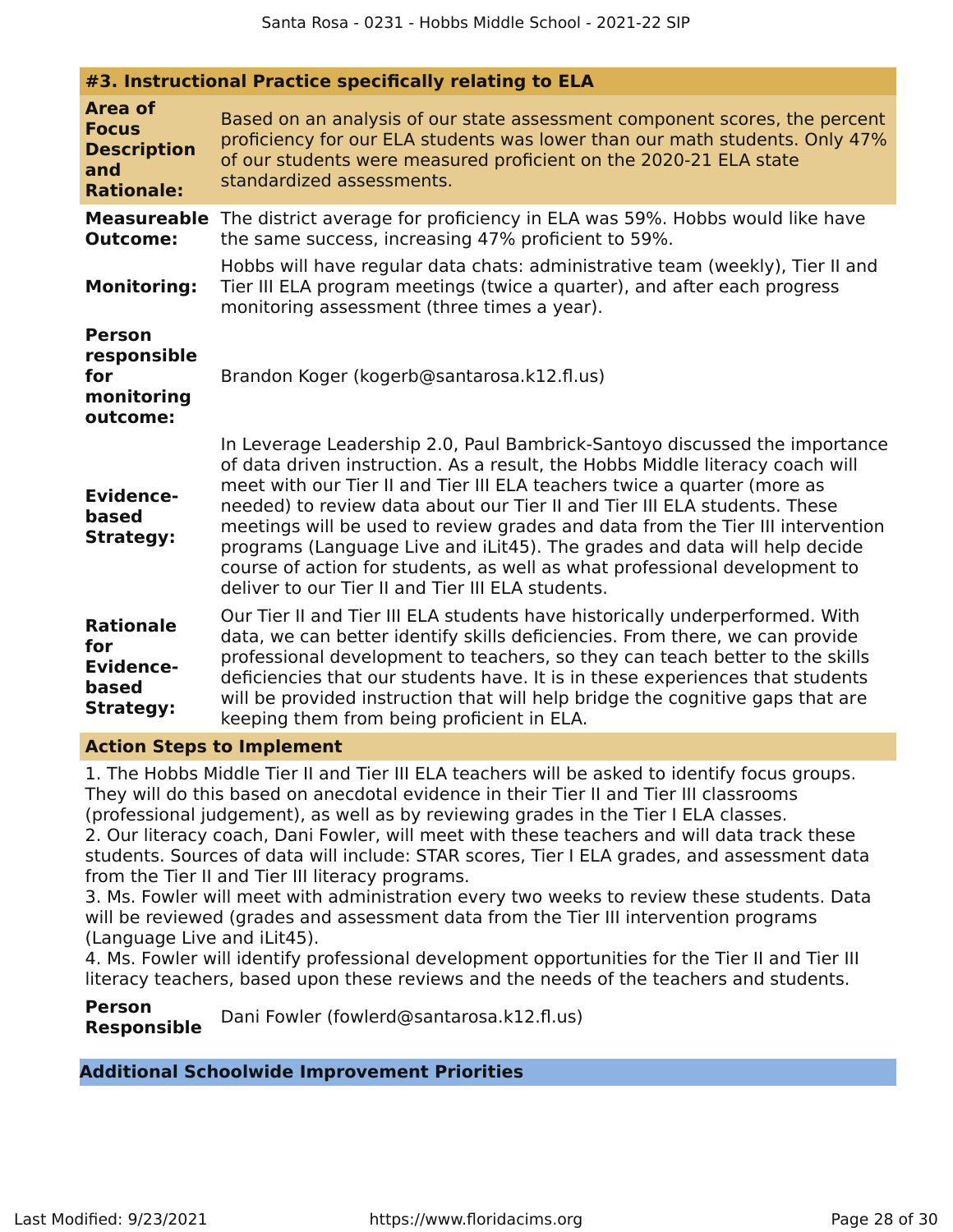Using the [SafeSchoolsforAlex.org,](https://www.safeschoolsforalex.org/fl-school-safety-dashboard/) compare the discipline data of the school to discipline data across the state and provide primary or secondary areas of concern that the school will monitor during the upcoming school year. Include how the school culture and environment will be monitored through the lens of behavior or discipline data.

**The 2019.2020 school year for Hobbs was very challenging, regarding student discipline. It was a combination of the student population we had, as well as leadership and our approach to discipline. Since, we have made significant adjustments to our Tier I strategies (e.g. visibility by the administrative staff), our Tier II strategies (our behavior coach mentors and data tracks our more intense students), and our Tier III strategies (behavior intervention plans for our most intense students). This significantly reduced the amount of incidents/ discipline referrals for the 2020.2021 school year.**

### **Part IV: Positive Culture & Environment**

<span id="page-28-0"></span>A positive school culture and environment reflects: a supportive and fulfilling environment, learning conditions that meet the needs of all students, people who are sure of their roles and relationships in student learning, and a culture that values trust, respect and high expectations. Consulting with various stakeholder groups to employ school improvement strategies that impact the positive school culture and environment are critical. Stakeholder groups more proximal to the school include teachers, students, and families of students, volunteers, and school board members. Broad stakeholder groups include early childhood providers, community colleges and universities, social services, and business partners.

Stakeholders play a key role in school performance and addressing equity. Consulting various stakeholder groups is critical in formulating a statement of vision, mission, values, goals, and employing school improvement strategies.

#### **Describe how the school addresses building a positive school culture and environment.**

The school leadership team believes we can most affect the area(s) of focus through climate and culture experiences. We are hiring teachers who are excited about teaching, and we are challenging them to create engaging experiences in their classrooms. We feel that this will in turn create experiences that will capture and grow students, especially those for whom school is not a priority or who naturally struggle with school.

As well, the administrative team is working hard this year to celebrate success and recognize excellence. Whether it be honor roll celebrations or a birthday card to a teacher or all of these sorts of things between, the administrative team is going to work hard to celebrate and recognize.

#### **Identify the stakeholders and their role in promoting a positive culture and environment at the school.**

The administrative team at Hobbs is responsible for promoting a positive culture and environment at the school. This team consists of the principal, assistant principal, guidance counselor, CDAC counselor, dean of students, school resource officer, and literacy coach. We